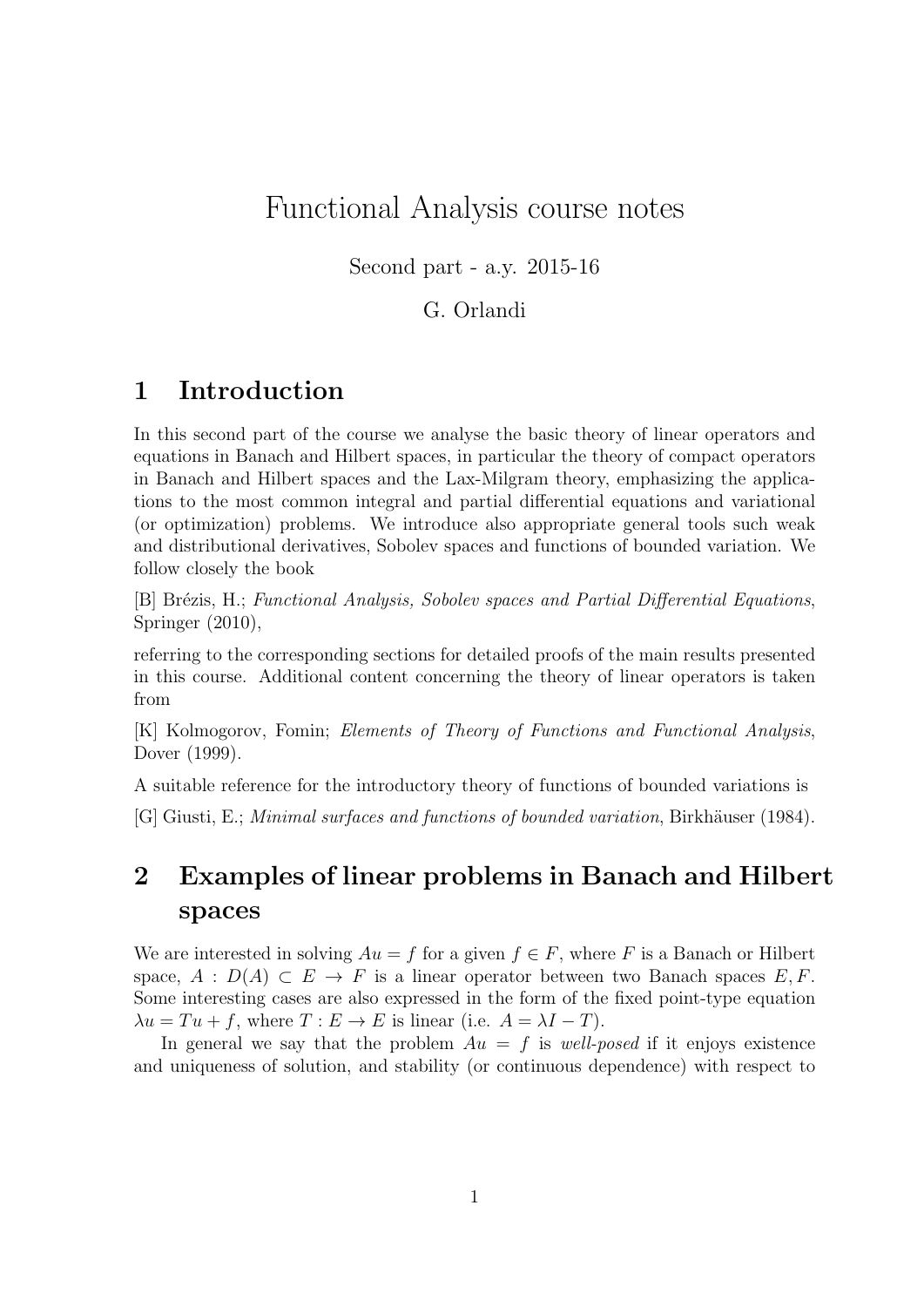(perturbation of) the data. This last property is crucial for approximation and discretization of both problem and solution. In case one of the above properties fails, we say that the problem is ill-posed. We briefly describe next some motivating examples.

### 2.1 Initial and boundary value problems for parabolic and elliptic partial differential equations.

Given an electric charge density f in a region  $\Omega$  having the boundary  $\partial\Omega$  connected with earth, i.e. with zero electrostatic potential, the corresponding electrostatic potential  $u$ solves the Dirichlet problem (an elliptic PDE)  $-\Delta u = f$  on  $\Omega$  with boundary condition  $u = 0$  on  $\partial\Omega$ , where  $\Delta u = \text{div}$  grad u, the trace of the Hessian of u, is a linear differential operator called the Laplacian of u (which enters in general in the description of equilibrium phenomena). Under certain fairly general assumptions the solution  $u$  is unique and is expressed through the integral formula  $u(p) = \int_{\Omega} f(q)G(p,q)dq$ , where dq is the Lebesgue measure on  $\Omega$  and  $G(p,q)$  is the so-called Green function for the Laplacian on the domain  $\Omega$ . In the case  $\Omega = B_1(0) \subset \mathbb{R}^2$  we have  $G(p, q) = \frac{1}{2\pi} \log |p-q|$ , if  $\Omega = B_1(0) \subset \mathbb{R}^3$  then  $G(p,q) = \frac{1}{4\pi}|p-q|^{-1}$  (i.e.  $G(p,q)$  is the Coulomb potential describing the interaction of two unit point charges located at  $p$  and  $q$ ). The Dirichlet problem for the Laplacian is well-posed.

The (homogeneous) heat equation  $u_t - \Delta u = 0$  for  $u(t, x) \in (0, +\infty) \times \Omega$  with initial condition  $u(0, x) = u_0(x)$  (and possibly further boundary conditions on  $\partial\Omega$ ) describes the evolution of the temperature u due to heat diffusion in the domain  $\Omega$ . If  $\Omega = \mathbb{R}^N$ , under some suitable fairly general assumptions, the solution is unique (and stable with respect to perturbations of the initial datum, so that the problem is well-posed), and is explicitely given by  $u(t, x) = G_t * u_0(x) = \int_{\mathbb{R}^N} u_0(y) G_t(x - y) dy$ , where  $G_t(x) = \frac{1}{\sqrt{2\pi t^N}} \exp(-\frac{|x|^2}{4t})$  $\frac{x}{4t}$ ) is the heat kernel. The heat kernel, being a normal distribution, enters in the description of diffusion phenomena or processes: it describes the transition probability density at time t of a brownian motion (i.e. a random walk with infinitesimal space-time steps) of a particle starting at time  $t = 0$  from  $0 \in \mathbb{R}^N$ . The heat kernel is also referred to as a gaussian convolution kernel or a gaussian filter in the signal processing literature, where  $G_t * u_0$  represent a regularization (denoising) at scale t of a given signal  $u_0$  (possibly affected by noise).

In both preceding examples, the solution operator  $u = Kf$  is an integral operator: in the case of the heat equation, if we set  $v(x) = u(t, x)$  for fixed  $t > 0$ , we have in particular  $v = K_t u_0$  with  $K_t u_0 = G_t * u_0$  having the form of a convolution (a weighted average) of the initial datum with the heat kernel  $G_t$ .

### 2.2 Integral equations and integral transforms.

The Volterra equations  $\int_{\Omega} K(x, y)u(y) dy = f(x)$  and  $u(x) = \int_{\Omega} K(x, y)u(y) dy + f(x)$ in the unknown u for a given kernel  $K(x, y)$  and datum f on a domain  $\Omega$  are examples of integral equations of the type  $Ku = f$  or  $u = Ku + f$ , with K the corresponding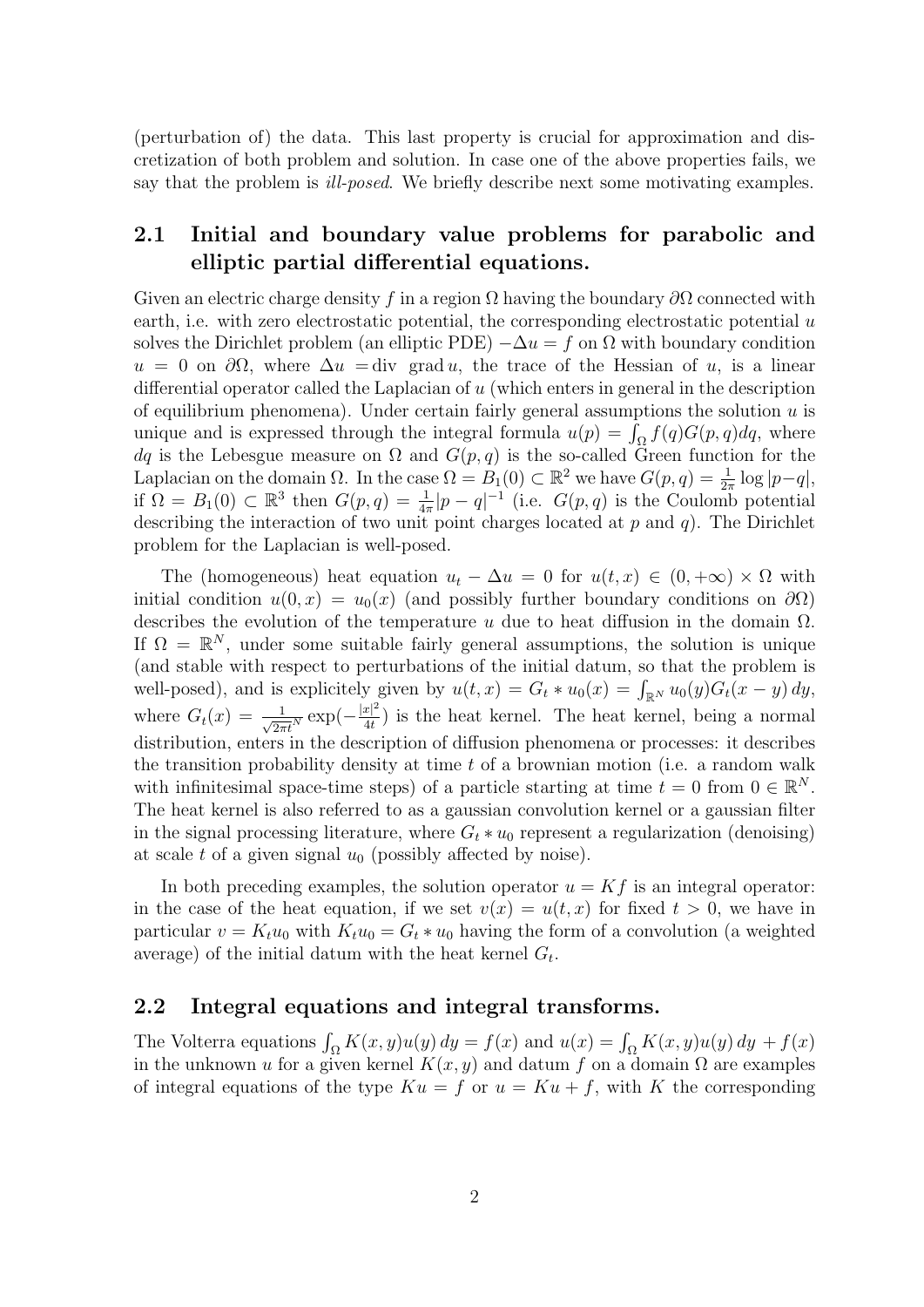integral operator. The problem to prescribe a load  $u$  on an elastic horizontal rod (identified with a segment  $[a, b]$ ) in order that it reaches a desired given profile  $f(x)$  for  $x \in [a, b]$  can be modelized through a Volterra equation for a suitable kernel  $K(x, y)$ defined for  $x, y \in [a, b]$  that encodes the action of gravity on the load.

The Fourier transform  $\mathcal{F}u(\omega) = \int_{\mathbb{R}^N} u(x) e^{-2\pi i x \cdot \omega} dx$ , is suitable to define Fourier coefficients or modes relative to the (vector) frequency  $\omega \in \mathbb{R}^N$  for a (non-periodic) function  $u$  defined on the whole space, and is used to analyse signals in the frequency (or Fourier) space. Under some assumptions (for instance, on  $L^2(\mathbb{R}^N)$ ) it is an invertible integral operator, and it is used to solve certain linear PDE's on the whole space  $\mathbb{R}^N$ , such as diffusion equations, Maxwell equations of electromagnetism, Schrödinger equation in quantum mechanics: applying the Fourier transform to those PDEs, the resulting equations in the frequency space are of algebraic type.

Further examples of integral transforms are given by the Radon and the Hough transforms, which are used for example to solve inverse problems in tomography. For a given mass density u supported on a planar region  $\Omega$ , the total mass contained in a line L is given by  $\int_L u(z) d\ell(z)$ , with  $d\ell$  the line element. By scanning the domain  $\Omega$ with all possible lines in the plane we obtain the output  $f = Ru$ , the Radon transform of  $u$ , which is given by

$$
f(r,\theta) = \int_{L_{r,\theta}} u(z)d\ell(z) \qquad L_{r,\theta} = \{(x,y) \in \mathbb{R}^2, \ x \cos \theta + y \sin \theta = r \}.
$$

The Radon transform is invertible, so that in principle one can recover the exact mass distribution u given  $f$ , but in fact, for instance in the concrete situation of a computer axial tomography, the output  $f$  is affected by systematic errors inherent the measurement device and by noise, so that the real inverse problem one is faced to solve is  $Ru = f + \epsilon$ , where  $\epsilon$  is an unknown probability distribution encoding error measurements and noise, i.e. it is an ill-posed problem.

### 2.3 Regularization of ill-posed problems

Typical situations where ill-posed problems appear are inverse (or reconstruction) problems in signal and (biomedical) image processing is a datum  $f$  (a function) given by a measured signal (e.g. by a biomedical apparatus such as a magnetic resonance device), which corresponds to a linear transform (e.g. Fourier or Radon transform) of the original datum/signal  $u$ , and the task is to recover the original datum  $u$  from the measured signal f. In general, besides the linear transform one has to take into account error measurements or noise, so that the effective operator R cannot be expected to be invertible. One thus seeks for approximate solutions according to optimality criteria that penalize both noise and errors (e.g. a least squares optimization criterion among a suitable admissible set  $H$  (the hypothesis space) of signals having an expected structure), so that the resulting well-posed regularized problem can be put in the form  $\lambda Bu + Ru = f$ , where Bu, the regularization term, is expressed through a suitable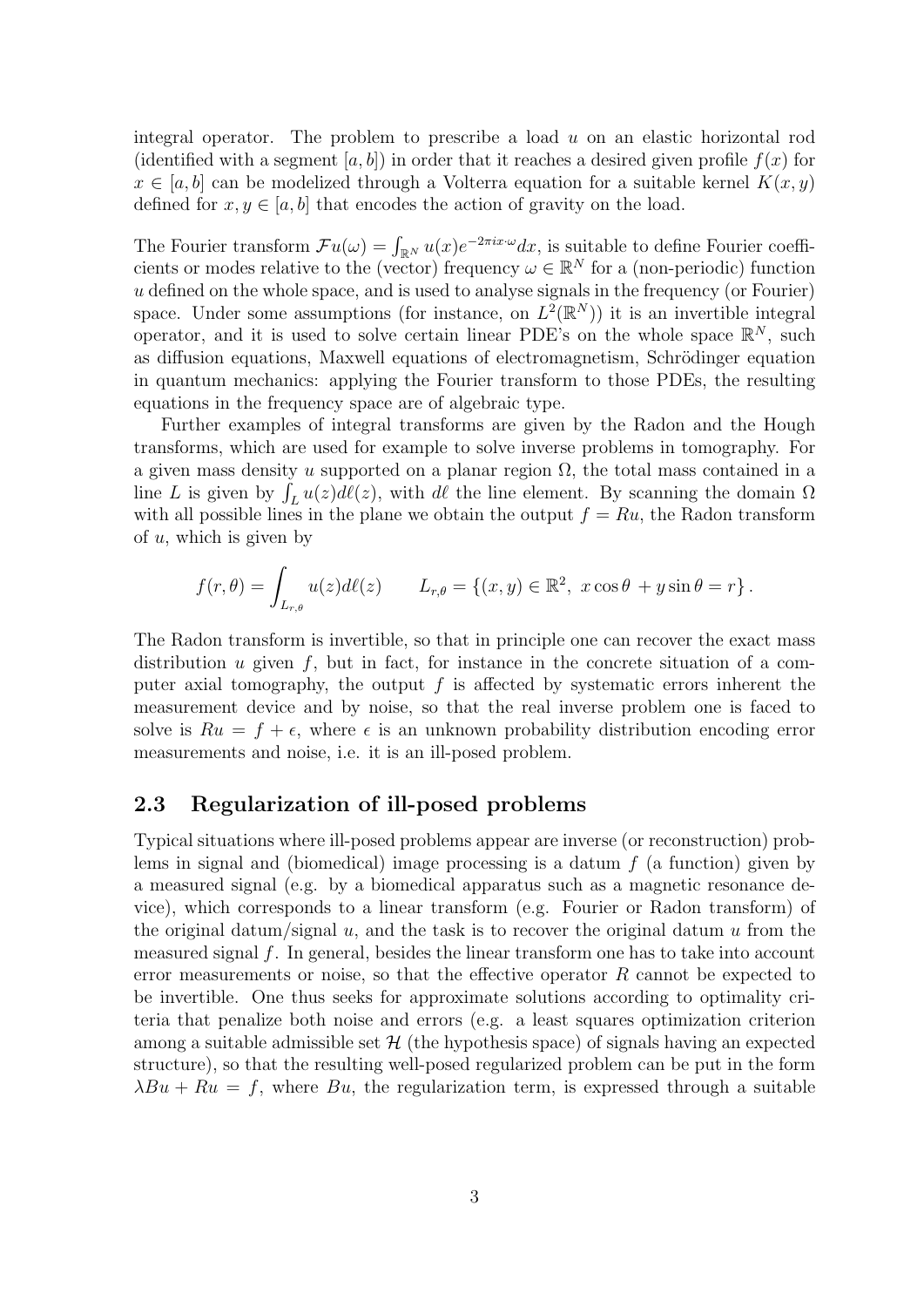invertible operator B, and  $\lambda > 0$  is a tuning (or scaling) parameter suited for the specific situation under analysis.

Another similar ill-posed situation, where one has to invert a "low rank" operator R (i.e. with a nontrivial, maybe huge kernel) appears in the approximation of sparse data, a particular instance of machine learning. One is given with the values  $f(x_i)$  of a function at very few points  $x_i \in S$  (the "training set") of a domain D (e.g. a dataset), and wants to infer f on the whole domain  $D$ : there are of course many possible arbitrary extensions of f from S to D, moreover the values  $f(x_i)$  could be affected by errors, so that the problem is ill-posed. One is led to regularize the problem by asking that the extension u be regular in the sense that it belongs to a certain space  $\mathcal H$  which is suited for that particular problem, and be close to the data  $f(x_i)$  in a least square sense: one is thus led to solve the problem

$$
\lambda Bu + \sum_{i} [u(x_i) - f(x_i)] = 0,
$$

where B is a suitable invertible operator acting on H and  $\lambda > 0$  a tuning parameter. This problem stems equivalently from the minimization of the functional

$$
\mathcal{F}(u) = \lambda ||u||_{\mathcal{H}}^2 + \sum_{x_i \in S} |u(x_i) - f(x_i)|^2
$$

which is referred to as the *Tychonoff regularization* of the original problem.

## 3 Linear operators in Banach and Hilbert spaces

Let E, F be two Banach (or Hilbert) spaces, consider the linear operator  $T : D(T) \subset$  $E \to F$ , where the domain of definition  $D(T)$  is a dense subspace of E (it may well be  $D(T) = E$ ).

Recall that T is continuous if and only if it is bounded, i.e. there exists  $C > 0$  such that  $||Tv||_F \leq C||v||_E$  for any  $v \in D(T)$ , and in particular T extends by density to a bounded operator on the whole of E. Here are some examples of bounded operators.

**Diagonal operators.** The operator  $T : \ell^1 \to \ell^1$  given by  $(x_i) \mapsto (c_i x_i)$ , with  $||(c_i)||_{\ell^{\infty}} = \sup_i |c_i| < +\infty$  is bounded, since

$$
||T(x_i)||_{\ell^1} = \sum_i |c_i x_i| \le \sup_i |c_i| \sum_i |x_i| = ||(c_i)||_{\ell^\infty} ||(x_i)||_{\ell^1}
$$

**Hilbert-Schmidt operators.** Let  $(a_{ij})$  a sequence of numbers such that  $\sum_{i,j} a_{ij}^2 =$  $C < +\infty$ . Then the operator  $T : \ell^2 \to \ell^2$  given by  $(x_i) \mapsto (\sum_j a_{ij} x_j)$  is bounded, since

$$
||T(x_i)||_{\ell^2}^2 = \sum_i \left(\sum_j a_{ij} x_j\right)^2 \le \left(\sum_{i,j} a_{ij}^2\right) \left(\sum_j x_j^2\right) = C ||(x_i)||_{\ell^2}^2.
$$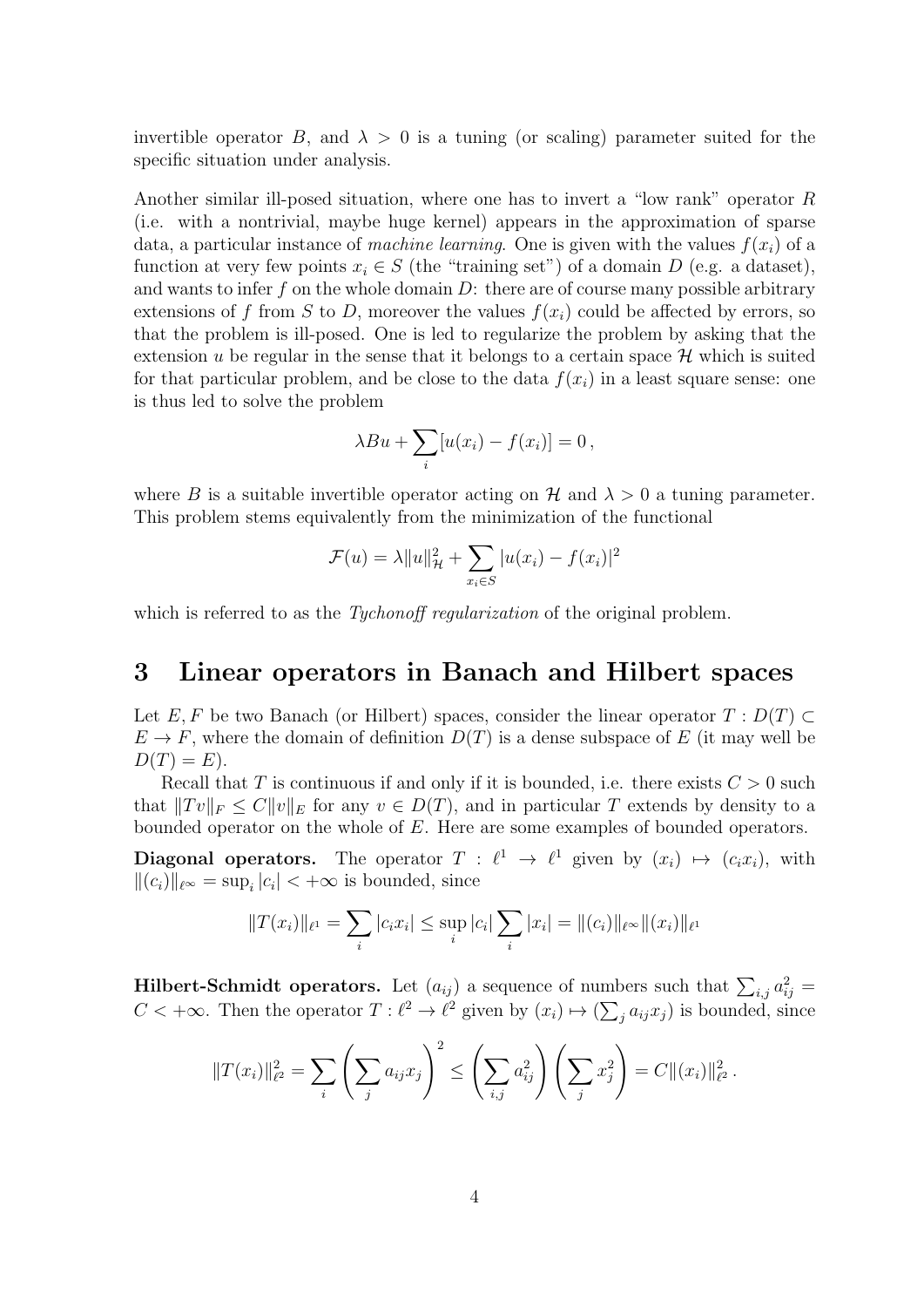By essentially the same calculations one shows that the integral operator  $Tu(x)$  =  $\int_{\Omega} K(x, y) u(y) dy$  is bounded on the Hilbert space  $L^2(\Omega)$  provided  $K \in L^2(\Omega \times \Omega)$ , and that  $||Tu||_2 \leq ||K||_2||u||_2$ .

Fourier transform. From the inequality  $|\hat{u}(\omega)| \leq \int_{\mathbb{R}} |u(x)| |e^{2\pi i \omega x}| dx$  it follows that  $\hat{u} \in C^0 \cap L^{\infty}(\mathbb{R})$  whenever  $u \in L^1(\mathbb{R})$ , and  $\|\hat{u}\|_{\infty} \leq \|u\|_1$ , i.e.  $u \mapsto \hat{u}$  is a bounded operator from  $L^1(\mathbb{R})$  to  $C^0 \cap L^{\infty}(\mathbb{R})$ .

**Convolution operators.** Let  $T: u \mapsto g * u$ , for  $g \in L^1(\mathbb{R}^n)$ . By the properties of the convolution product we deduce the estimate

 $||Tu||_p = ||g*u||_p \le ||g||_1 ||u||_p$ , i.e.  $T \in \mathcal{L}(L^p(\mathbb{R}^n))$  for any  $1 \le p \le +\infty$ .

#### 3.1 Properties of bounded linear operators.

([B], chap. 2 and 6 and [K], ch. IV, sect. 30)

The space  $\mathcal{L}(E, F)$  of bounded linear operators between two Banach spaces E, F is a Banach space when endowed with the operator norm  $||T||_{\mathcal{L}} = \sup{||Tv||_F, ||v||_E \leq 1},$ that measures the maximal elongation factor for unit vectors in  $E$ . In particular, we have  $||Tv||_F \leq ||T||_{\mathcal{L}}||v||_E$  and  $||T||_{\mathcal{L}}$  is the smallest constant such that this inequality is verified for any  $v \in E$ . Observe that  $||T \circ S|| \le ||T|| ||S||$ , i.e. the operator norm is compatible with the composition of operators.

There are various notions of convergence for a sequence of operators  $T_n \in \mathcal{L}(E, F)$ to  $T \in \mathcal{L}(E, F)$ : uniform  $(||T_n - T||_{\mathcal{L}} \to 0)$ , strong  $(T_n v \to Tv \text{ in } F \ \forall \ v \in F)$ , weak  $(<\phi, T_n v> \to <\phi, Tv> \forall v \in F, \forall \phi \in F'.$ 

 $\sum_{n} ||T_n||_{\mathcal{L}} < +\infty$ , then  $T = \sum_{n} T_n \in \mathcal{L}(E, F)$ . The Weierstrass criterion for the uniform convergence of series of operators: if

**Example (Neumann series).** For  $T \in \mathcal{L}(E)$  and  $||T||_{\mathcal{L}} < 1$ ,  $(I - T)$  is invertible (and  $(I - T)^{-1} \in \mathcal{L}(E)$ ). Moreover,  $(I - T)^{-1} = \sum_{n=0}^{+\infty} T^n$  (observe that  $||T^n|| \le ||T||^n$ and use W. criterion). In particular, the fixed point equation  $u = Tu + f$  has a unique solution  $u = (\sum_n T^n)f$ , that can be approximated by iterating the operator T on an arbitrary initial guess (for instance, 0 or f itself).

Recall that  $T \in \mathcal{L}(E) = \mathcal{L}(E, E)$  is injective and surjective, then  $T^{-1} \in \mathcal{L}(E)$  by the open mapping theorem. Reasoning as in the previous example, it follows that the subset of invertible operators is *open* in  $\mathcal{L}(E)$ : if T is invertible then for any  $S \in \mathcal{L}(E)$ such that  $||S|| < ||T^{-1}||^{-1}$ , the operator  $T + S = S \circ (S^{-1}T + I)$  is invertible. This can be rephrased by saying that the invertibility property of an operator is stable under small (or lower order) perturbations.

The adjoint operator  $T^* \in \mathcal{L}(F', E')$  is defined through the identity  $\langle T^* \phi, v \rangle = \langle$  $\phi, Tv >$  for any  $v \in F, \phi \in F'$ . It holds  $||T^*|| = ||T||$ , as a consequence of Hahn-Banach. In case  $E = F = H$  a Hilbert space, from the identification  $H \equiv H'$  given by the Riesz representation theorem, one considers  $T, T^* \in \mathcal{L}(H)$ . If  $T = T^*$  the operator is called self-adjoint or symmetric.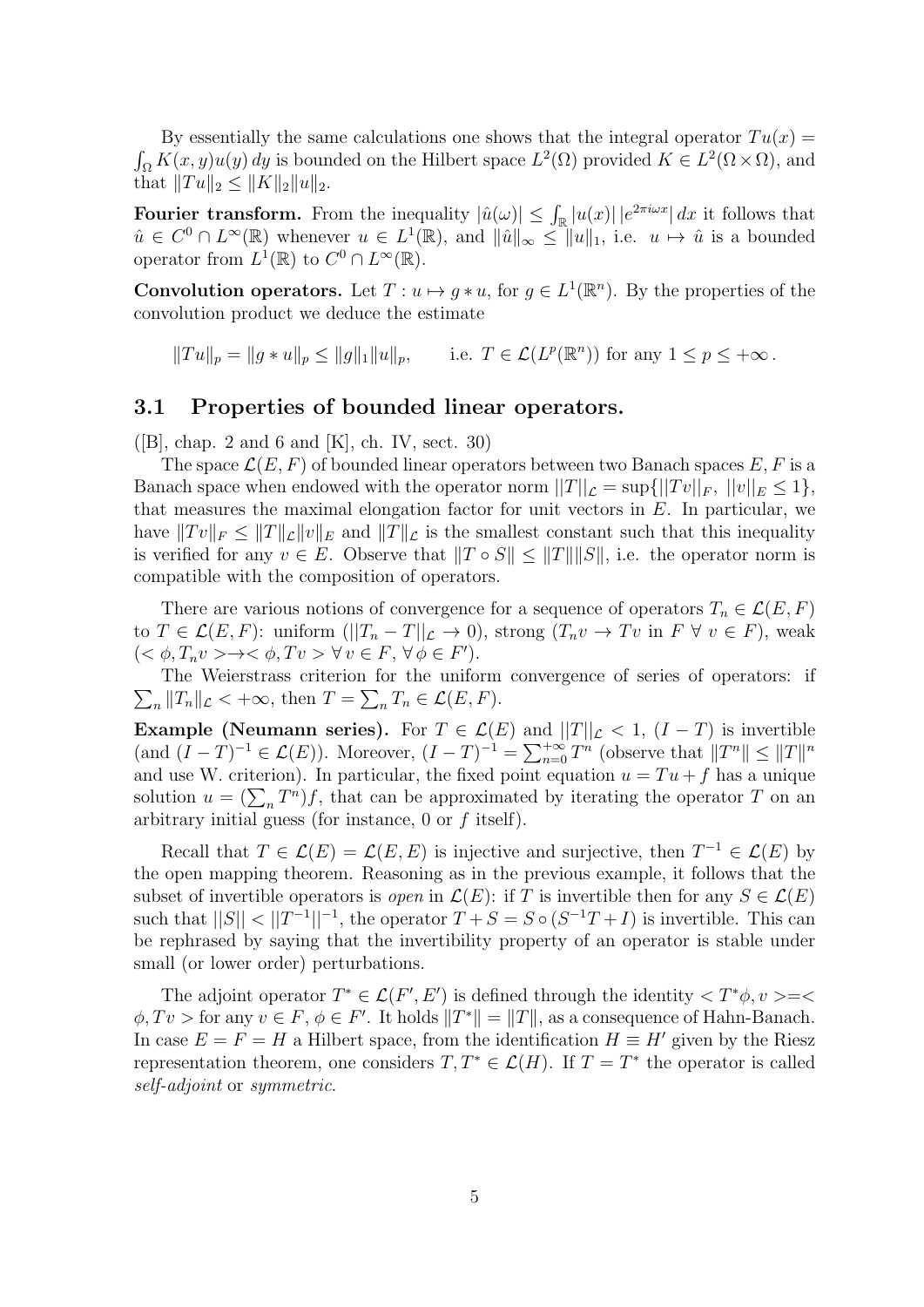**Example:** Hilbert-Schmidt integral operators on  $\ell^2$  (respectively  $L^2(\Omega)$ ), induced by symmetric kernel  $(a_{ij}) = (\overline{a_{ji}})$  (resp.  $K(x, y) = \overline{K(y, x)}$ ) are self-adjoint operators.

### 3.2 Compact operators.

 $([B], \text{sect. } 6.1 \text{ and } [K], \text{ chap. } IV, \text{ sect. } 31)$ 

Definition of compact operator:  $T \in \mathcal{L}(E, F)$  is compact if  $T(B)$  is totally bounded (hence relatively compact) in  $F$  whenever  $B$  is bounded in  $E$  (or equivalently, if the image of the unit ball  $B_E$  is relatively compact): in particular, if  $||v_n||_E \leq M$  is a bounded sequence in  $E$ , then  $Tv_n$  is convergent in  $F$  up to a subsequence.

Uniform limits of compact operators in  $\mathcal{L}(E, F)$  are compact, i.e. the space  $\mathcal{K}(E, F)$ of compact operators is closed in  $\mathcal{L}(E, F)$ . Bounded operators whose range is finite dimensional are compact (since in finite dimension boundedness and total boundedness are equivalent, or equivalently, since the closed unit ball is compact in finite dimensions): they are called finite rank operators. For example, the orthogonal projection on a finite dimensional subspace of a given Hilbert space is a compact operator.

By the closure property of compact operators it follows that limits of sequences of finite rank bounded operators are compact.

Viceversa, if  $F = H$  is a Hilbert space the finite rank approximation property holds true for any  $T \in \mathcal{K}(E, H)$ : given  $v_1, ..., v_N \in H$  a  $\epsilon$ -net for  $T(B_E)$ , set  $V_N = \text{span}\langle v_1, ..., v_N \rangle$ and  $T_N = P_N \cdot T$ , where  $P_N$  is the orthogonal projection on  $V_N$ . We have that  $T_N$  has finite rank and  $||T_N - T||_{\mathcal{L}(E,H)} \leq 2\epsilon$ .

**Examples.** The diagonal operator  $T : (x_n)_n \mapsto (c_n x_n)_n$ , where  $c_n \to 0$ , is compact on  $\ell^1$  (resp.  $\ell^2$ ) as uniform limit of the finite rank operators  $T_N : (x_n)_n \mapsto (\sigma_N c_n x_n)_n$ , where  $\sigma_N = 1$  for  $n \leq N$  and  $\sigma_N = 0$  for  $n > N$ . Observe that in case  $c_n \neq 0$  for any  $n \in \mathbb{N}$ , we have that T is injective on  $\ell^1$ , but never surjective: the inverse operator  $S: (y_n)_n \mapsto (c_n^{-1}y_n)_n$  is unbounded and its domain of definition is the subspace of  $\ell^1$  given by those sequences  $(y_n)$  such that  $\sum_n |c_n^{-1}y_n|$  is finite (in particular, we have necessarily  $y_n = o(c_n)$  as  $n \to +\infty$ ).

Hilbert-Schmidt operators are compact: for  $(Tu)(x) = \int_{\Omega} K(x, y)u(y) dy$  with  $K \in$  $L^2(\Omega \times \Omega)$ , we have  $||T||_{\mathcal{L}} \leq ||K||_{L^2}$  and given a Hilbert basis (i.e. a complete orthonormal system)  $\{\phi_n\}$  of  $L^2(\Omega)$ , set  $\psi_{nm}(x, y) = \phi_n(x)\phi_m(y)$ : the elements  $\psi_{nm}$  are a Hilbert basis of  $L^2(\Omega \times \Omega)$ . Expanding  $K(x, y) = \sum_{n=1}^{\infty} \sum_{m=1}^{\infty} k_{nm} \psi_{nm}(x, y)$ , and setting respectively

$$
K_N(x, y) = \sum_{n=1}^N \sum_{m=1}^N k_{nm} \psi_{nm}(x, y)
$$
 and  $(T_N u)(x) = \int_a^b K_N(x, y) u(y) dy$ ,

we have  $||T_N - T||_{\mathcal{L}} \le ||K_N - K||_2 \to 0$ , hence  $T \in \mathcal{K}(L^2(\Omega))$  as limit of finite rank operators.

Along the same lines one proves that the Hilbert-Schmidt operator on  $\ell^2$ ,  $T : (x_i) \mapsto$  $(\sum_j a_{ij} x_j)$  with  $\sum_{i,j} a_{ij}^2 < +\infty$ , belongs to  $\mathcal{K}(\ell^2)$ .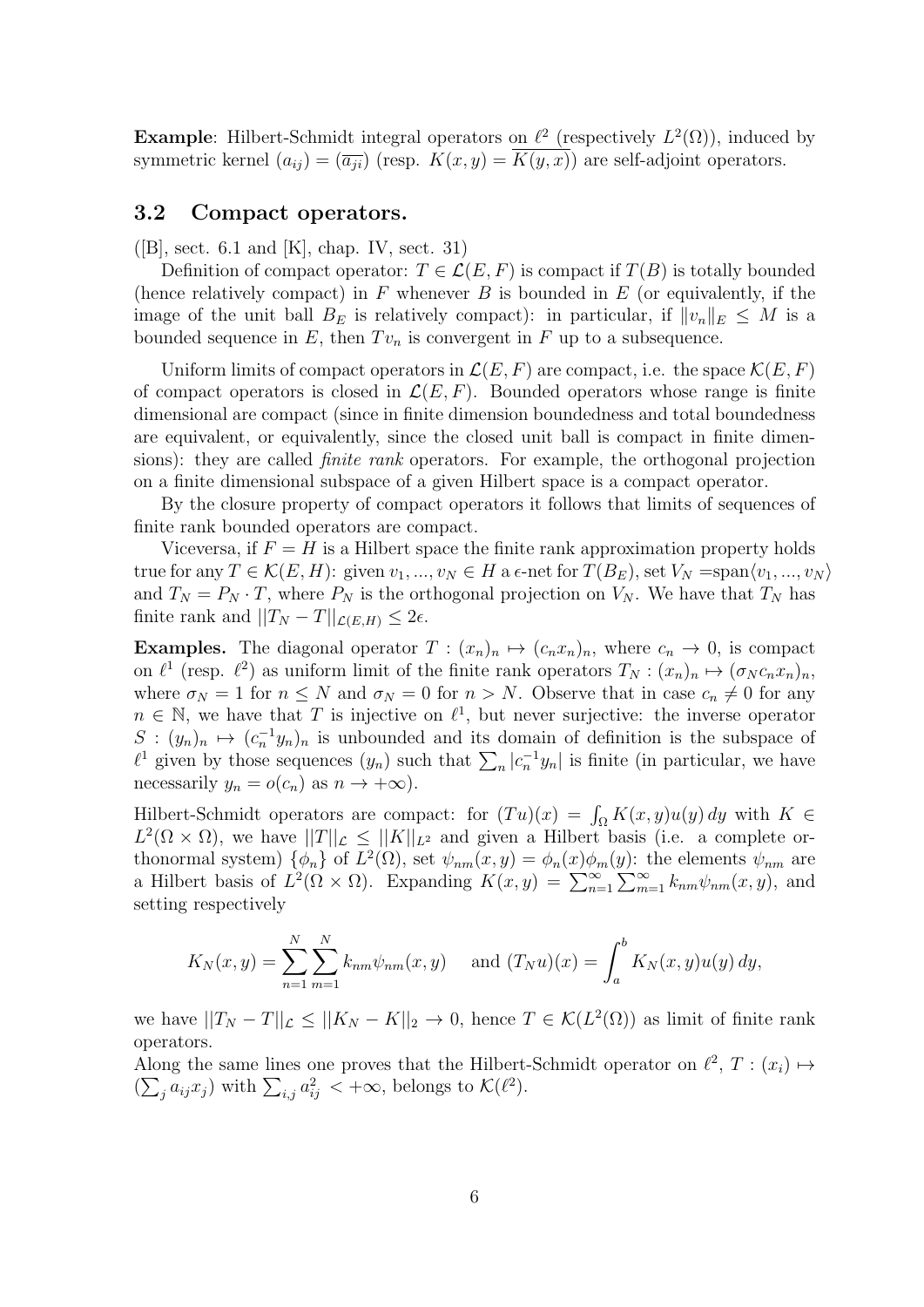Fredholm-Volterra operators: if the kernel  $K \in C^{0}(\Omega \times \Omega)$  (possibly except for suitable discontinuity sets of zero measure) and  $\Omega$  is a compact domain endowed with a finite measure  $\mu$ , then the integral operator  $Tu(x) = \int_{\Omega} K(x, y)u(y) d\mu(y)$  is compact on  $C^0(\Omega)$ : from the uniform continuity of K on the compact set  $\Omega \times \Omega$  we deduce  $||Tu||_{\infty} \le$  $\mu(\Omega) \cdot ||K||_{\infty} ||u||_{\infty}$ , and moreover

$$
|Tu(x) - Tu(x')| \le \int_{\Omega} |K(x, y) - K(x', y)| \, |u(y)| \, dy \le \epsilon \mu(\Omega) \cdot \|u\|_{\infty} \quad \forall |x - x'| \le \delta,
$$

obtaining the equi-uniformly continuous property of Tu under a uniform bound  $||u||_{\infty} \leq$ M, hence compactness in  $C^0(\Omega)$  by Ascoli - Arzelà.

A compact operator (right- or left-) composed with a bounded operator is compact. In particular,  $\mathcal{K}(E) \equiv \mathcal{K}(E,E)$  is a bilateral ideal of  $\mathcal{L}(E)$ . The identity map is compact if and only if E is finite dimensional. Any injective  $T \in \mathcal{K}(E)$  doesn't admit a bounded inverse, unless E is finite dimensional.

If E is reflexive (e.g. a Hilbert space), T is compact if and only if for any  $u_n \rightharpoonup u$  weakly in E it holds  $Tu_n \to Tu$  strongly in E: otherwise said, if and only if weakly converging sequences are transformed in strongly converging sequences, and in particular,  $T(\overline{B_E}) =$  $T(B_E)$ , since the closed convex ball  $\overline{B_E}$  is closed for the weak topology.

*Proof:* given  $u_n \rightharpoonup u \in H$ , by Banach-Steinhaus we have  $||u_n|| \leq M$ , hence for a subsequence  $u_{n_k}$  it holds  $Tu_{n_k} \to v$  in H. Observe that

$$
\langle Tu_n, w \rangle = \langle u_n, T^*w \rangle \to \langle u, T^*w \rangle = \langle Tu, w \rangle \quad \forall w \in H,
$$

by weak convergence of the sequence  $u_n$ , i.e. T is continuous w.r.t. the weak topology. Hence in particular  $Tu_{n_k} \rightharpoonup Tu$  and we have necessarily  $v = Tu$  by uniqueness of the weak limit (recall that by Hahn-Banach the weak topology separates points, i.e. is Hausdorff), hence the whole sequence  $Tu_n$  has  $Tu$  as unique (strong) limit point.

Application: constrained optimization of a quadratic form involving a compact operator on a Hilbert space. Let  $Q(v) = \langle Tv, v \rangle$  for  $v \in H$  and  $T \in \mathcal{K}(H)$ . The quadratic form Q is weakly continuous, i.e.  $Q(v) \to Q(v_0)$  if  $v \to v_0$ , since

$$
|\langle Tv, v \rangle - \langle Tv_0, v_0 \rangle| \le |\langle Tv - Tv_0, v \rangle| + |\langle Tv_0, v - v_0 \rangle| \to 0
$$

since  $|\langle Tv-Tv_0, v\rangle| \leq ||Tv-Tv_0|| \cdot M \to 0$  by strong convergence and  $\langle Tv_0, v-v_0\rangle \to 0$ by weak convergence. Hence the constrained optimization problems

$$
\max\{Q(v), \|v\| \le 1\}, \qquad \min\{Q(v), \|v\| \le 1\}
$$

have a solution by Weierstrass Theorem, since the set  $\overline{B_H} = \{v \in H, ||v|| \leq 1\}$  is bounded and weakly closed, hence weakly compact in H.

The solution can actually be obtained by the Lagrange multipliers methods, by finding the critical points of the quadratic form  $\psi(v, \lambda) = Q(v) + \lambda ||v||^2$  associated to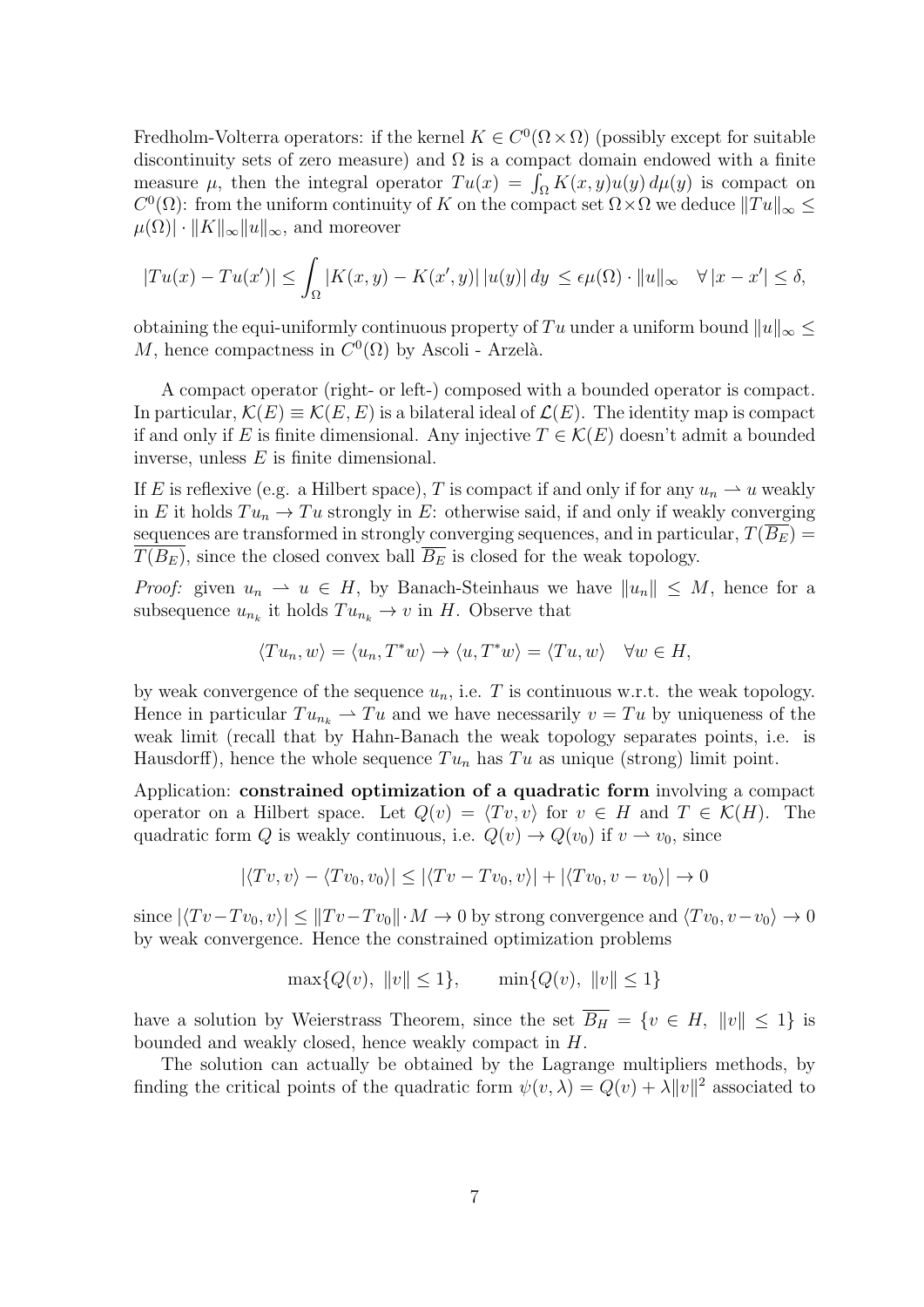the operator  $T - \lambda I$  (see e.g. the proof of the spectral theorem for compact self-adjoint operators on Hilbert spaces).

Adjoint of a compact operator: if  $T \in \mathcal{K}(H)$  then  $T^* \in \mathcal{K}(H)$  and conversely. Example: the adjoint of a Hilbert-Schmidt operator is associated to the conjugate kernel  $K^*(x, y) = \overline{K(y, x)}$  (respectively to the sequence  $a_{ij}^* = \overline{a}_{ji}$  in the discrete  $\ell^2$ case)

### 3.3 Self-adjoint compact operators in Hilbert spaces

 $([B], \text{sect. } 6.4, [K], \text{chap. } IX, \text{ sect. } 59)$ 

Spectral theory for self-adjoint compact operators in Hilbert spaces: the eigenvalues are real and there exists a Hilbert basis made of eigenvectors, which "diagonalizes" the operator. In particular, for  $T \in \mathcal{K}(H)$ ,  $T^* = T$ , and  $e_n$  a orthonormal basis of eigenvectors, i.e.  $Te_n = \lambda_n e_n$  (with  $\lambda_n \to 0$ ), we have the diagonal representation  $Tv = T(\sum_n c_n e_n) = \sum_n \lambda_n c_n e_n$ , i.e. the operator can be identified with the operator  $\widetilde{T} \in \mathcal{K}(\ell^2)$  given by  $\widetilde{T(c_n)} = (\lambda_n c_n)$ . Moreover,  $||T||_{\mathcal{L}} = \max_n |\lambda_n|$ .

Proof of the spectral theorem: we consider a (iterated) contrained optimization problem on the unit closed ball  $\overline{B} = \{\Vert v \Vert \leq 1\}$  of H for the quadratic form  $Q(v) = \langle Tv, v \rangle$ associated to  $T \in \mathcal{K}(H)$ . Recall first that  $Q(v)$  is weakly continuous, since  $v_n \rightharpoonup$  $v_0$  implies  $Tv_n \to Tv_0$ , and moreover  $||v_n|| \leq M$  (weakly convergent sequences are bounded), whence

$$
|\langle Tv_n, v_n \rangle - \langle Tv_0, v_0 \rangle| \le |Tv_n - Tv_0| \cdot |v_n| + |\langle Tv_0, v_n - v_0 \rangle| \to 0.
$$

By Weierstrass Theorem,  $|Q(v)|$  reaches its maximum on the unit closed ball  $\overline{B}$ , which is weakly compact. Let  $e_1$  be a maximum point. We have necessarily  $||e_1|| = 1$ because  $Q(\lambda v) = \lambda^2 Q(v)$  for  $\lambda \in \mathbb{R}$ . Moreover, for any  $e \in H$  such that  $||e|| = 1$  and  $\langle e, e_1 \rangle = 0$ , one has  $\langle e, Te_1 \rangle = 0$ . This follows for instance by applying the Lagrange multipliers theorem to the function

$$
\psi(x, y, \lambda) = Q(v) + \lambda ||v||^2 = x^2 \langle Te_1, e_1 \rangle + 2xy \langle Te_1, e \rangle + y^2 \langle Te, e \rangle + \lambda (x^2 + y^2),
$$

where  $v = xe_1 + ye$  belongs to the 2-dimensional space spanned by  $e_1$  and  $e$ . Since  $e_1$  is a critical point of  $\psi$ , we deduce  $0 = \frac{\partial \psi}{\partial y}(1,0,\lambda) = 2\langle Te_1, e \rangle$ . In particular, one has  $Te_1 = \langle Te_1, e_1 \rangle \cdot e_1 = \lambda_1 e_1$ , i.e.  $e_1$  is an eigenvector of T and moreover  $|Q(e_1)| = |\langle Te_1, e_1 \rangle| = |\lambda_1|$ , i.e. the eigenvalue  $\lambda_1$  has maximum modulus among all the eigenvalues of T (actually we have  $|\lambda_1| = ||T||_{\mathcal{L}}$ ).

Iterating this procedure, one obtains, for  $n \geq 1$ , an eigenvector  $e_n$  of T, with  $||e_n|| =$ 1, and such that  $\langle e_n, e_m \rangle = 0$  for any  $m \langle n \rangle$ , corresponding to the maximum point of  $|Q(v)|$  on  $(\text{span}\{e_1, ..., e_{n-1}\})^{\perp} \cap \overline{B}$ , with  $\lambda_n = Q(e_n)$  the corresponding eigenvalue. Moreover, it holds  $|\lambda_{n-1}| \geq |\lambda_n|$ .

If for some  $n_0 \in \mathbb{N}$  one has  $\lambda_{n_0} = Q(e_{n_0}) = 0$ , then  $(\text{span}\{e_1, ..., e_{n_0-1}\})^{\perp} = \ker T$ . Indeed,  $Q(w) = 0$  for any  $w \in (\text{span}\{e_1, ..., e_{n_0-1}\})^{\perp}$ , and if  $\langle w, e_i \rangle = 0 \ \forall i \langle n_0, \text{ then}$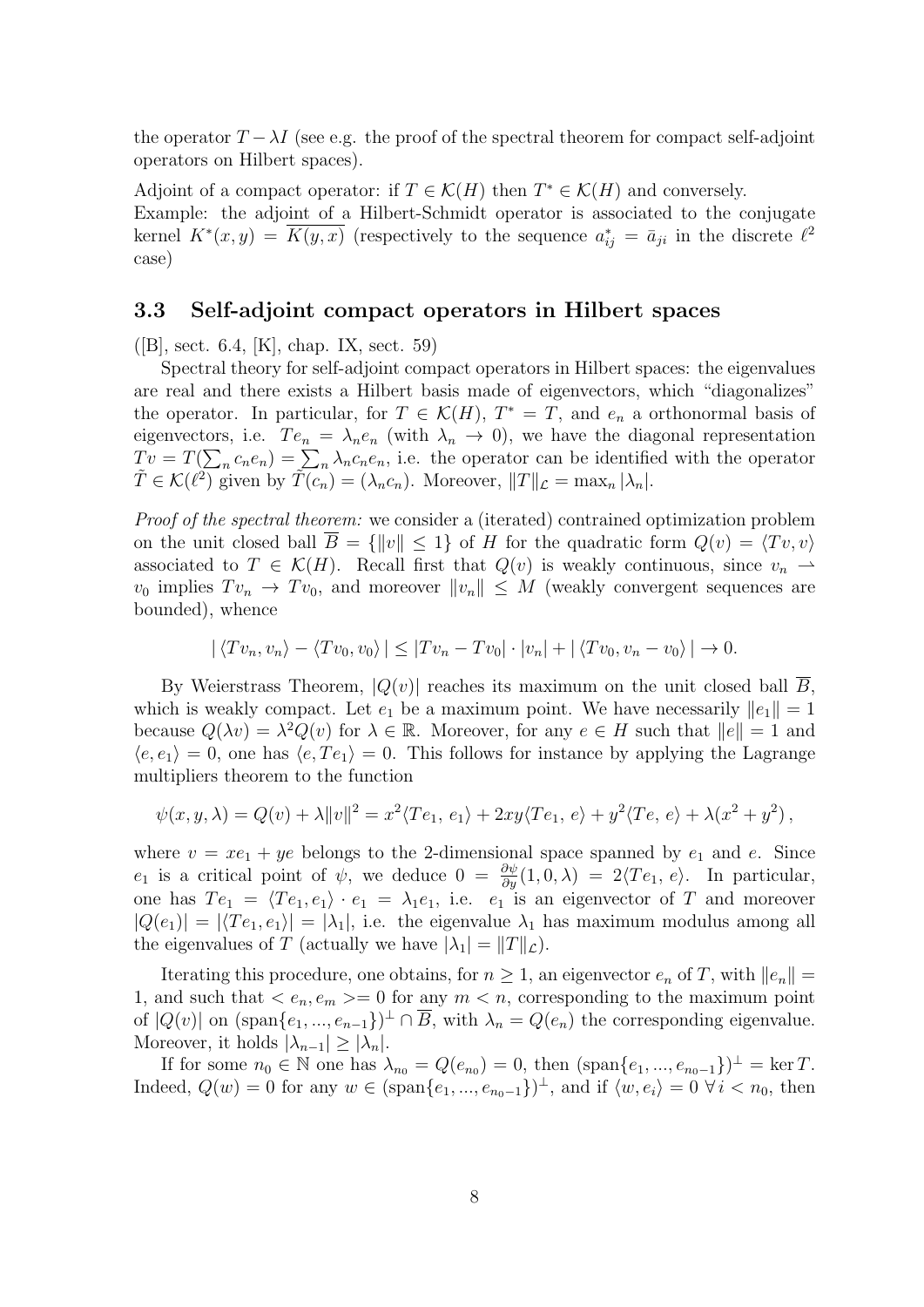$\langle Tw, e_i \rangle = \langle v, Te_i \rangle = 0$ , i.e. also  $Tw \in (\text{span}\{e_1, ..., e_{n_0-1}\})^{\perp}$ . The polarization identity  $4\langle Tv, u \rangle = Q(u+v) - Q(u-v)$  hence implies that  $4\langle Tw, Tw \rangle = Q(w+Tw) - Q(w-v)$  $Tw) = 0$  for any  $w \in (\text{span}\{e_1, ..., e_{n_0-1}\})^{\perp}$ , i.e.  $Tw = 0$ .

We deduce in this case that the set  $\{e_1, ..., e_{n_0}\}$ , completed with a (complete) orthonormal system  $\{e'_{j}\}$  of ker T yields a Hilbert basis of eigenvectors of T.

Otherwise, we are left with a orthonormal sequence  $\{e_n\}_n$ , so that in particular  $e_n \rightharpoonup 0$  by Bessel inequality (for any  $w \in H$ ,  $\sum_n \langle e_n, w \rangle^2 \le ||w||^2 \Rightarrow \langle e_n, w \rangle \to 0$ as  $n \to +\infty$ ), and hence  $|\lambda_n| = |Q(e_n)| \searrow 0$  by weak continuity of Q. Let  $N =$  $\overline{\text{span}\{e_1, ..., e_n, ...\}}^{\perp}$ . For any  $w \in N$  one necessarily has  $|Q(w)| \leq |Q(e_n)|$  for any  $n \in \mathbb{N}$ , hence  $Q(w) = 0$  and  $N = \ker T$ .

In this case, the set  $\{e_n\}_{n\in\mathbb{N}}$ , completed with a (complete) orthonormal system  $\{e'_j\}$ of ker T yields a Hilbert basis of eigenvectors of T.

Using the above Hilbert basis to decompose  $u = \sum_n \langle u, e_n \rangle e_n + \sum_j \langle u, e'_j \rangle e'_j$ , we may express

$$
Tu = \sum_{n} \lambda_n \langle u, e_n \rangle e_n = \left( \sum_{n} \lambda_n e_n \otimes e_n \right) u,
$$

where, for  $v, w \in H$ , the tensor product  $v \otimes w$  denotes the rank one operator  $u \mapsto$  $\langle u, w \rangle v.$ 

Thanks to the spectral theorem, under analogous assumptions as in the finite dimensional case, one can prove a singular value decomposition theorem for compact operators on Hilbert spaces, namely the existence of two orthonormal systems  $\{e_n\}$ and  $\{f_n\}$  and  $\lambda_n > 0$  such that

$$
Tu = \left(\sum_{n} \lambda_n e_n \otimes f_n\right) u = \sum_{n} \lambda_n \langle u, f_n \rangle e_n.
$$

This decomposition is widely used in applications.

#### 3.4 The Fredholm Alternative

([B], sect. 6.3, [K], chap. IV, sect. 31, 32).

The Fredholm alternative gives a procedure to solve equations of the type  $Au =$  $u - Tu = f$ , with  $T \in \mathcal{K}(H)$ , H a Hilbert space. We have

1. ker A is finite dimensional,

2. The range  $R(A)$  is closed, hence there holds the orthogonal direct sum decomposition  $H = R(A) \oplus \ker A^* = R(A^*) \oplus \ker A$ , where  $A^* = I - T^*$ .

3. ker  $A = 0 \Leftrightarrow R(A) = H$ , (in case  $T = T^*$ , this follows from 2.)

4. dim ker  $A = \dim \ker A^* < +\infty$ .

Proof: we have proved point 1., 2. and (partially) 3., following closely the arguments given in the cited references [B], sect. 6.3 and [K], sect. 31,32.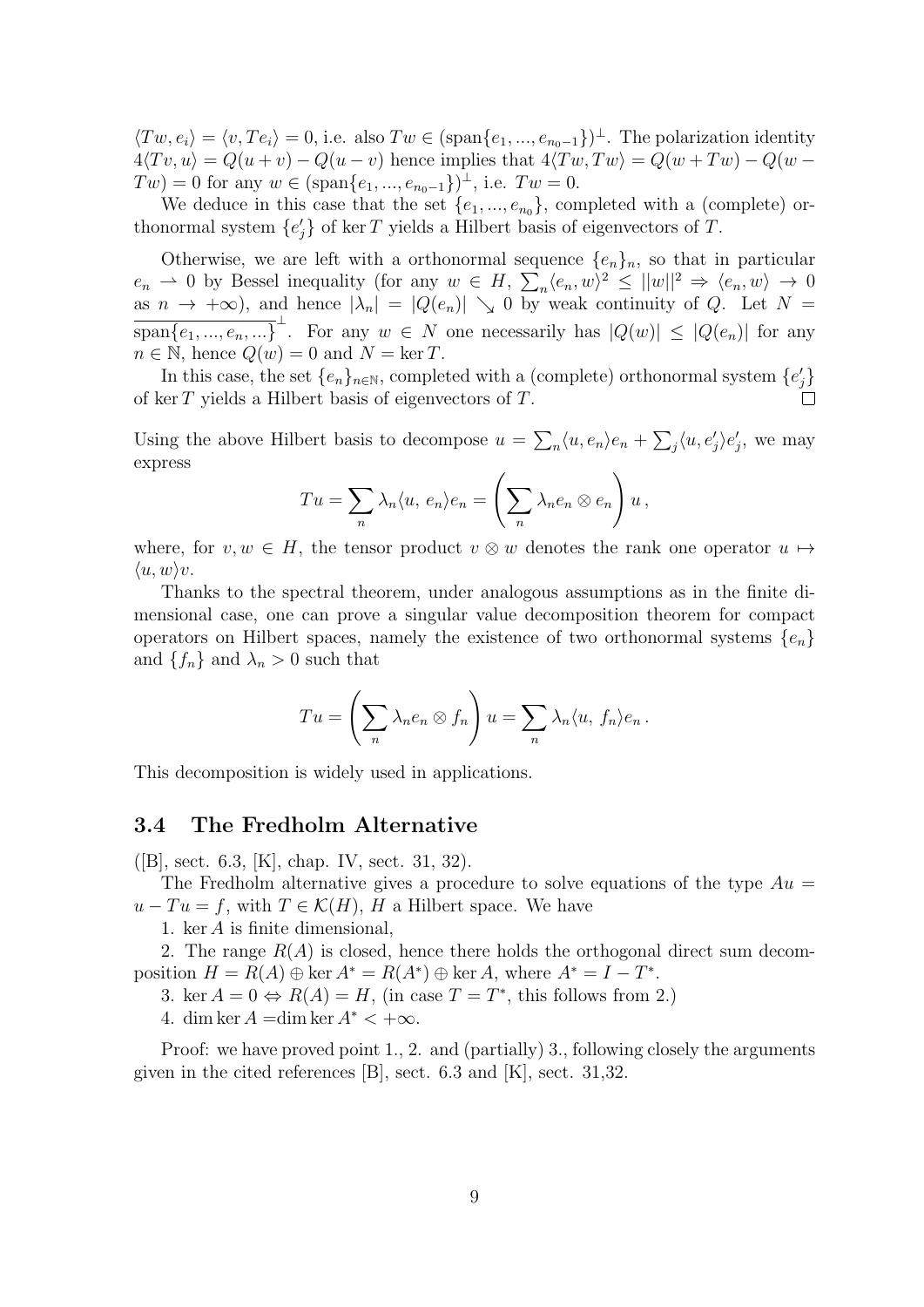The Fredholm alternative holds more generally for operators of the type  $A = I - T$ with  $T \in \mathcal{K}(E)$ , E a Banach space.

The procedure to implement the Fredholm alternative goes as follows: first of all, solve the associated adjoint homogeneous equation, i.e. the fixed point equation  $v =$  $T^*v$ . If the solution is trivial, then  $Au = f$  admits a unique solution for any datum  $f \in$ H (that can be possibly found in an iterative way via contraction mapping principle, as in the case of Fredholm-Volterra integral operators). Otherwise, call  $v_1, ... v_k$  a basis of ker  $A^*$  (i.e. a maximal independent set of fixed points of  $T^*$ ); then there are solutions of  $Au = f$  provided f verifies the orthogonality conditions  $\langle f, v_i \rangle = 0$  for any  $i = 1, ..., k$ .

### 3.5 Spectral theory for  $T \in \mathcal{L}(E)$ .

([B], sect. 6.2, [K], chap. IV, sect 31, 32)

Definition of resolvent set  $\rho(T) \subset \mathbb{C}$ : we have  $\lambda \in \rho(T)$  if  $(\lambda I - T)^{-1} \in \mathcal{L}(E)$ . The resolvent set is open in C. Moreover, if  $|\lambda| > ||T||$  then  $\{\lambda \in \mathbb{C}, |\lambda| > ||T||\} \subset \rho(T)$ . Actually, denoting  $r(T) = \limsup_n (||T^n||)^{1/n} \le ||T||$  the spectral radius of T, we have  $\{\lambda \in \mathbb{C}, |\lambda| > r\} \subset \rho(T)$ . Spectrum  $\sigma(T) = \mathbb{C} \setminus \rho(T)$  of  $T \in \mathcal{L}(E)$ : it is a closed set contained in  $B(0,||T||) \subset \mathbb{C}$ . Let  $\lambda \in \sigma(T)$ : If ker $(T - \lambda I) \neq 0$  then  $\lambda$  is an eigenvalue of T, and belongs to the point spectrum. Otherwise,  $\lambda$  belongs to the continuous spectrum (ker(T −  $\lambda I$ ) = 0 but (T −  $\lambda I$ ) is not surjective). In particular, the map  $(T - \lambda I)^{-1}$  may be defined either in a dense or in a proper closed subspace of E, and may be either bounded or unbounded.

**Examples.** The right shift  $\tau_r$  in  $\ell^1$  (or  $\ell^2$ ), or the diagonal operator  $T_\alpha$ :  $\{x_n\} \mapsto$  $\{\alpha_n x_n\}$  where  $0 \neq \alpha_n \to 0$ . In both cases 0 belongs to the continuous spectrum. Moreover,  $\{\alpha_n\} \subset \sigma(T_\alpha)$  is the point spectrum of  $T_\alpha$ , while the point spectrum of  $\tau_r$  is empty.

The multiplication operator  $Tu(x) = x \cdot u(x)$  on  $C^0([a, b])$ . For any  $\lambda \in \mathbb{R}$ , ker $(T \lambda I$ ) = 0, hence there are no eigenvalues. Moreover, for  $\lambda \notin [a, b]$ ,  $(T - \lambda I)^{-1}v(x)$  =  $(x - \lambda)^{-1}v(x)$  is well-defined for any  $v \in C^{0}([a, b])$  and is bounded, i.e.  $\lambda \in \rho(T)$ , while for  $a \leq \lambda \leq b$   $(T - \lambda I)^{-1}$  is defined on the dense subspace  $\{v \in C^{0}([a, b]), v(\lambda) = 0\},\$ and it is unbounded. In particular,  $\sigma(T) = [a, b]$  is the continuous spectrum of T.

The resolvent operator  $R_{\lambda} = (T - \lambda I)^{-1}$  of  $T \in \mathcal{L}(E)$ , with  $\lambda \in \rho(T)$ . Resolvent equation  $R_{\lambda} - R_{\mu} = (\lambda - \mu) R_{\lambda} R_{\mu}$ : it yields  $\frac{dR_{\lambda}}{d\lambda} = R_{\lambda}^2$ , that is  $\lambda \mapsto R_{\lambda}$  is a holomorphic function, whose singularities are in  $\sigma(T)$ . In particular, the Cauchy integral formula (and the calculus of residues) involving  $R_{\lambda}$  and a given holomorphic function  $f(z)$ allows to consistently define  $f(T)$  (in particular, if  $f(z) = e^z$ , we obtain a formula for  $\exp(T)$ , while if  $f(z) = 1$  we derive some information on the Jordan blocks of T).

### 3.6 Spectrum of a compact operator

([B], sect. 6.3, [K], chap. IV, sect. 31, 32)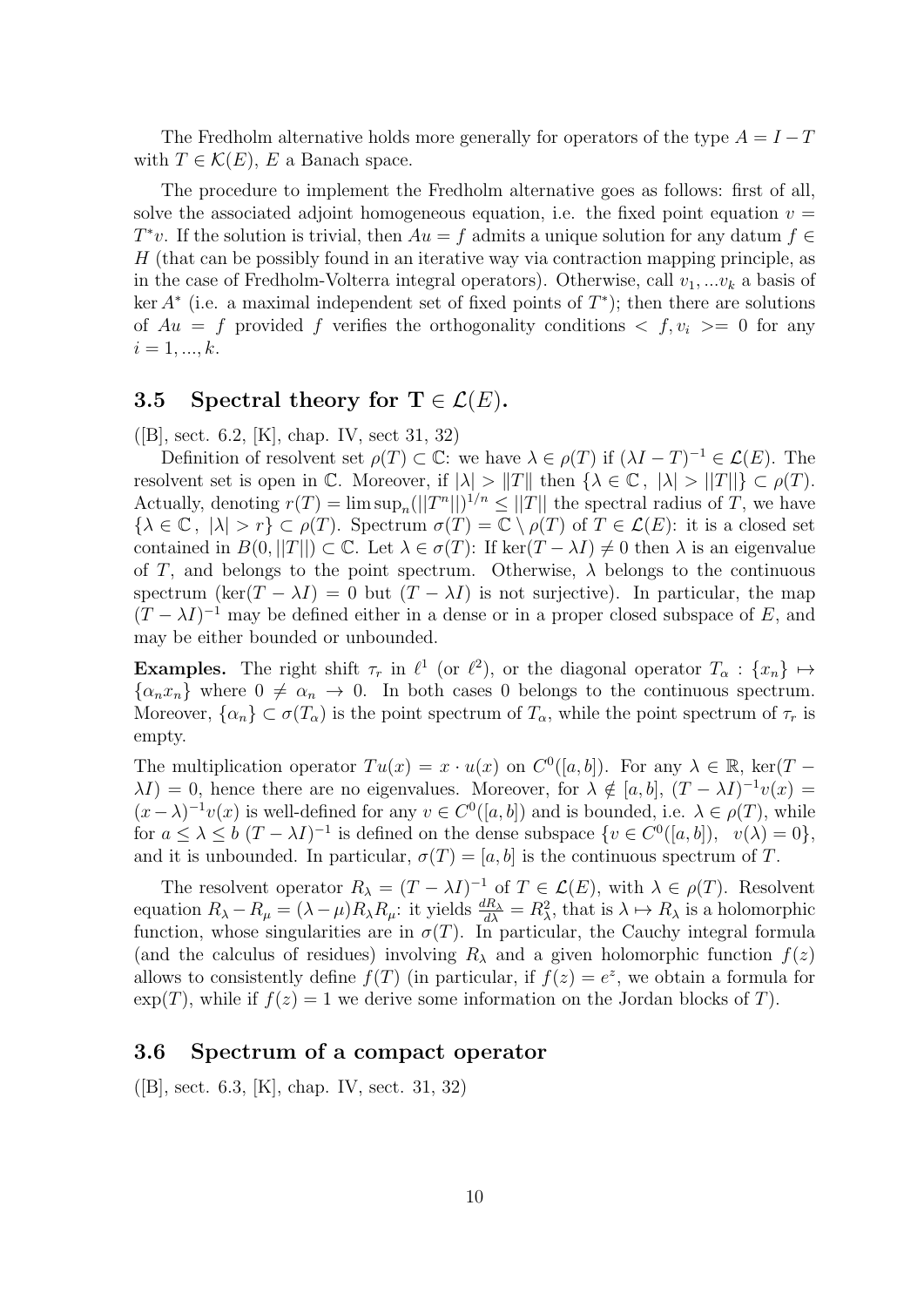Structure of the spectrum of a compact operator:  $0 \in \sigma(T)$  and  $\sigma(T) \setminus \{0\}$ , if non empty, is made of at most countably many eigenvalues  $\lambda_n$ , and in the case of infinite eigenvalues, then  $\lambda_n \to 0$  as  $n \to +\infty$ . The fact that  $0 \neq \lambda_n \in \sigma(T)$  is an eigenvalue follows from the Fredholm Alternative, point 3. The corresponding eigenspaces ker( $\lambda_n I - T$ )  $\neq 0$  are finite-dimensional (point 1. of Fredholm Alternative). If the operator is self-adjoint on a Hilbert space, then the eigenvalues are real, and  $\max |\lambda_n| = ||T||_{\mathcal{L}}$  (as a consequence of the Spectral Theorem).

## 4 Lax-Milgram Theory

#### 4.1 Lax-Milgram and Stampacchia theorem

 $([B], \, \text{sect. } 5.3)$ 

The Lax-Milgram Lemma: given a bilinear form  $a(u, v)$ , continuous  $(a(u, v)$  <  $M||u|| ||v||$  and coercive  $(0 < \alpha ||u||^2 \le a(u, u) \ \forall u \neq 0)$  on a closed subspace S of a Hilbert space H, for any bounded linear form  $\phi \in H'$  there exists a unique  $u \in S$  such that  $a(u, v) = \phi(v)$  for any  $v \in S$ . In particular,  $||u|| \leq \alpha^{-1} ||\phi||_*$ .

If moreover a is symmetric (i.e.  $a(u, v) = a(v, u)$ ), we have the characterization  $u = \arg \min \left\{ \frac{1}{2} \right\}$  $\frac{1}{2}a(v, v) - \phi(v), v \in S$ .

*Proof:* without loss of generality, the proof is carried out in the case  $F = H$ . By Riesz representation theorem, the equation to be solved can be rewritten as  $\langle Au, v \rangle =$  $\langle f, v \rangle$  for any  $v \in H$ , i.e.  $Au = f$ , where  $A \in \mathcal{L}(\mathcal{H})$  verifies the estimates  $0 < \alpha ||u|| \leq$  $\|Au\| \le M \|u\| \ \forall \ u \neq 0.$ 

From  $\alpha ||u|| \le ||Au||$  (which is called an a priori estimate) it follows that ker  $A = 0$ . Moreover,  $\alpha \|u_n - u_m\| \leq \|Au_n - Au_m\|$  implies that if  $y_n = Au_n \to y$  in H, i.e.  $Au_n$ is a Cauchy sequence in H, then also  $u_n$  is a Cauchy sequence, hence  $u_n \to u$  in H by completeness, thus yielding  $y = Au$ . One concludes that A has a closed range  $R(A)$  in H. Finally, if  $v \perp R(A)$ , then  $\langle v, Au \rangle = 0 \ \forall u \in H$ . In particular, choosing  $u = v$ , we have  $0 = \langle v, Av \rangle \ge \alpha ||v||^2$ , thus  $v = 0$  and  $R(A) = H$ . We just proved that A is both injective and surjective, and the conclusion of the Lemma follows.

In case of a symmetric a, since  $\alpha ||u||^2 \leq a(u,u) \leq M ||u||^2$ , the scalar product  $((u, v)) := a(u, v)$  is equivalent to  $\langle \cdot, \cdot \rangle$ , hence by Riesz representation theorem applied to H endowed with  $((\cdot,\cdot))$ , one has  $\phi(v) = a(g,v)$  for a certain  $g \in H$ , whence u verifies  $a(u-g, v) = 0 \ \forall \ v \in H$ , i.e. u is the orthogonal projection (with respect to the scalar product induced by a) of q on  $H$ , in other words u minimizes the (squared) distance (induced by a)  $a(v-g, v-g)$ , or, equivalently, the quadratic functional  $F(v)$  = 1  $\frac{1}{2}a(v, v) - \phi(v)$ , for  $v \in H$ , whose Euler-Lagrange equation  $\partial_v F(u) \equiv \langle F'(u), v \rangle = 0$  for any direction  $v \in H$  is precisely given by  $a(u, v) = \phi(v)$  for any  $v \in H$ .

A generalization of Lax-Milgram lemma is given by Stampacchia theorem (see the corresponding statement in [B], sect. 5.3).

П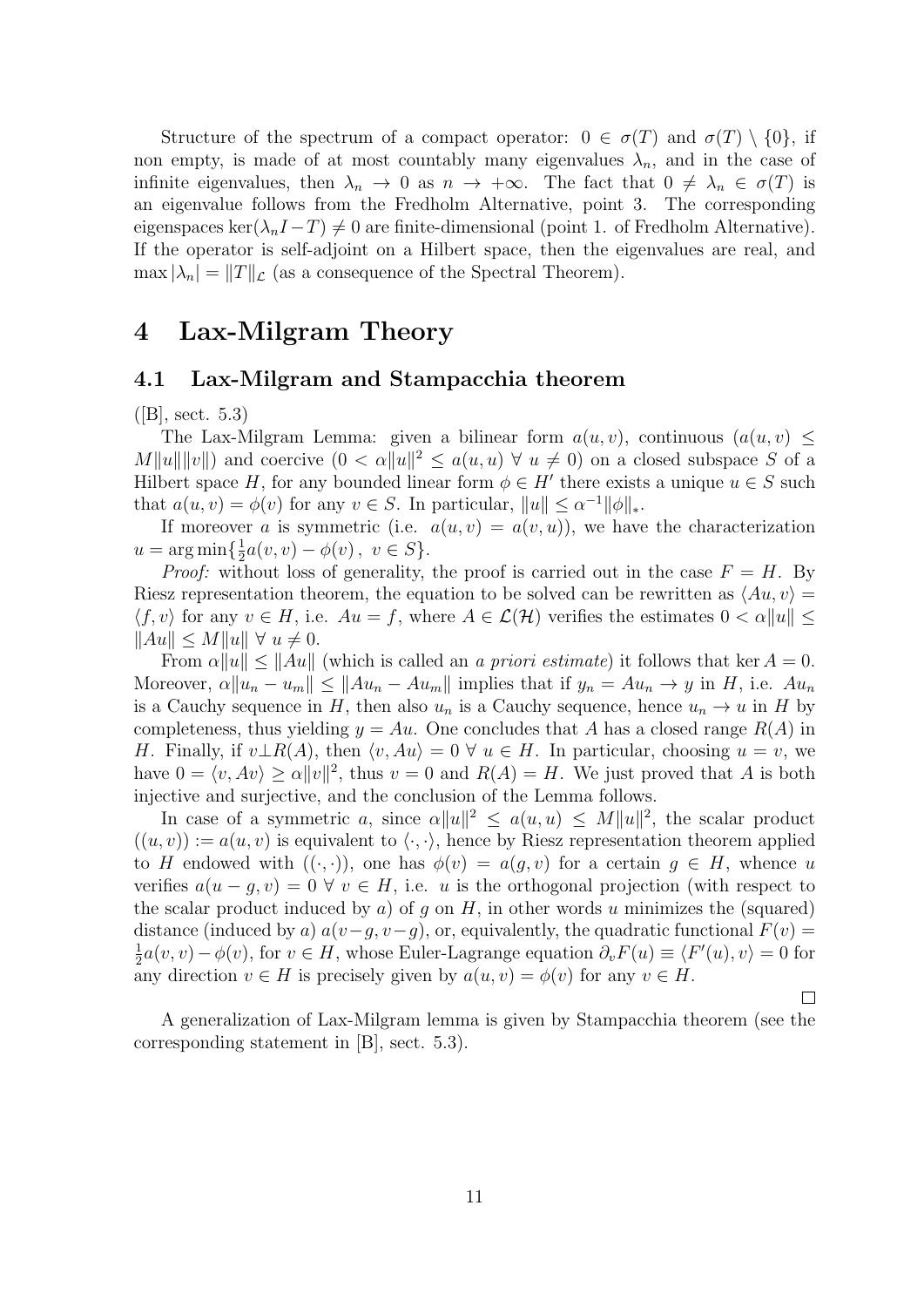### 4.2 Galerkin approximation

The Galerkin approximation method: if  $V_h \subset H$ , dim  $V_h \langle +\infty$ , one considers the solution  $u_h$  of the system  $a(u, v) = \phi(v) \forall v \in V_h$ . We have the uniform bound  $||u_h|| \leq \alpha^{-1} ||\phi||_*,$  which gives weak compactness of the sequence  $\{u_h\}.$  Moreover, the Lemma of Céa guarantees that  $||u - u_h|| \leq \frac{M}{\alpha}$ dist  $(u, V_h)$  (in other words,  $u_h$  is comparable to the orthogonal projection of u on  $V_h$ ): indeed,  $a(u - u_h, u - u_h)$  $a(u - u_h, u - v)$  for any  $v \in V_h$  since  $a(u, v - u_h) = a(u_h, v - u_h) = \phi(v - u_h)$ , whence  $\alpha \|u - u_h\|^2 \le M \|u - u_h\| \|u - v\|$  for any  $v \in V_h$  and the conclusion follows.

Hence, considering a sequence of finite-dimensional spaces  $V_h \subset V_{h+1}$  such that  $H = \bigcup_h V_h$ , one has the convergence  $u_h \to u$  in H as  $h \to +\infty$ .

Remark that the approximating finite-dimensional problem is a linear system with a positive definite coefficients matrix, called *stiffness matrix*, which is given by  $[a(f_i, f_j)],$ with  $\{f_i\}$  a basis for  $V_h$ .

The choice of the sequence  $V_h$  invading H and of a basis  $\{f_i\}$  for  $V_h$  is aimed to efficiently solve the approximating linear system, and also to have the best possible convergence rate for the error estimate  $||u_h - u||$ . Here are some examples in case  $H = L^2(\Omega), \, \Omega \subset \mathbb{R}^n$ :

1) if a is represented by a compact self-adjoint operator, then considering a Hilbert basis  $\{e_n\}_{n\in\mathbb{N}}$  of  $L^2(\Omega)$  made of eigenvectors, and setting  $V_h = \text{span} \langle e_1, ..., e_h \rangle$ , the corresponding system is diagonal.

2) considering a basis  $\{f_i\}$  of  $V_h$  made of *finite elements* (piecewise linear or polynomial function insisting on a fixed triangulation of the domain) yields a sparse stiffness matrix. Finite elements are used in numerical fluid dynamics, material science, elasticity,...

3) Haar basis, wavelets, radial basis functions: these Hilbert basis of  $L^2(\Omega)$  are used in signal and image processing and statistical analysis, being not computationally expensive, and also since they are able to take into account localized oscillation phenomena at any scale in physical and in frequency space.

4) if the original problem admits a smooth solution (for example,  $u \in C^{\infty}(\Omega)$  as for Laplace equation), it may be convenient to use spectral methods for its approximation, i.e. to consider a Hilbert basis of  $L^2(\Omega)$  made of orthogonal polynomials (e.g. the trigonometric system, the Legendre polynomials, the Hermite polynomials, the Tchebycheff polynomials): since the Lemma of Céa states that the error estimate  $||u - u_h||$  is comparable to the distance of u to its orthogonal projection on  $V_h$ , hence the convergence rate will be better according to the regularity of  $u$  (for instance, the more regular  $u$ , the more rapidly its Fourier coefficients decay to 0).

## 5 Boundary value problems in dimension one

([B], sect. 8.1, 8.3, 8.4, 8.5, 8.6)

Weak / variational formulation of elliptic boundary value problems in dimension 1. Classical vs weak solutions. Natural ambient spaces for weak solutions of boundary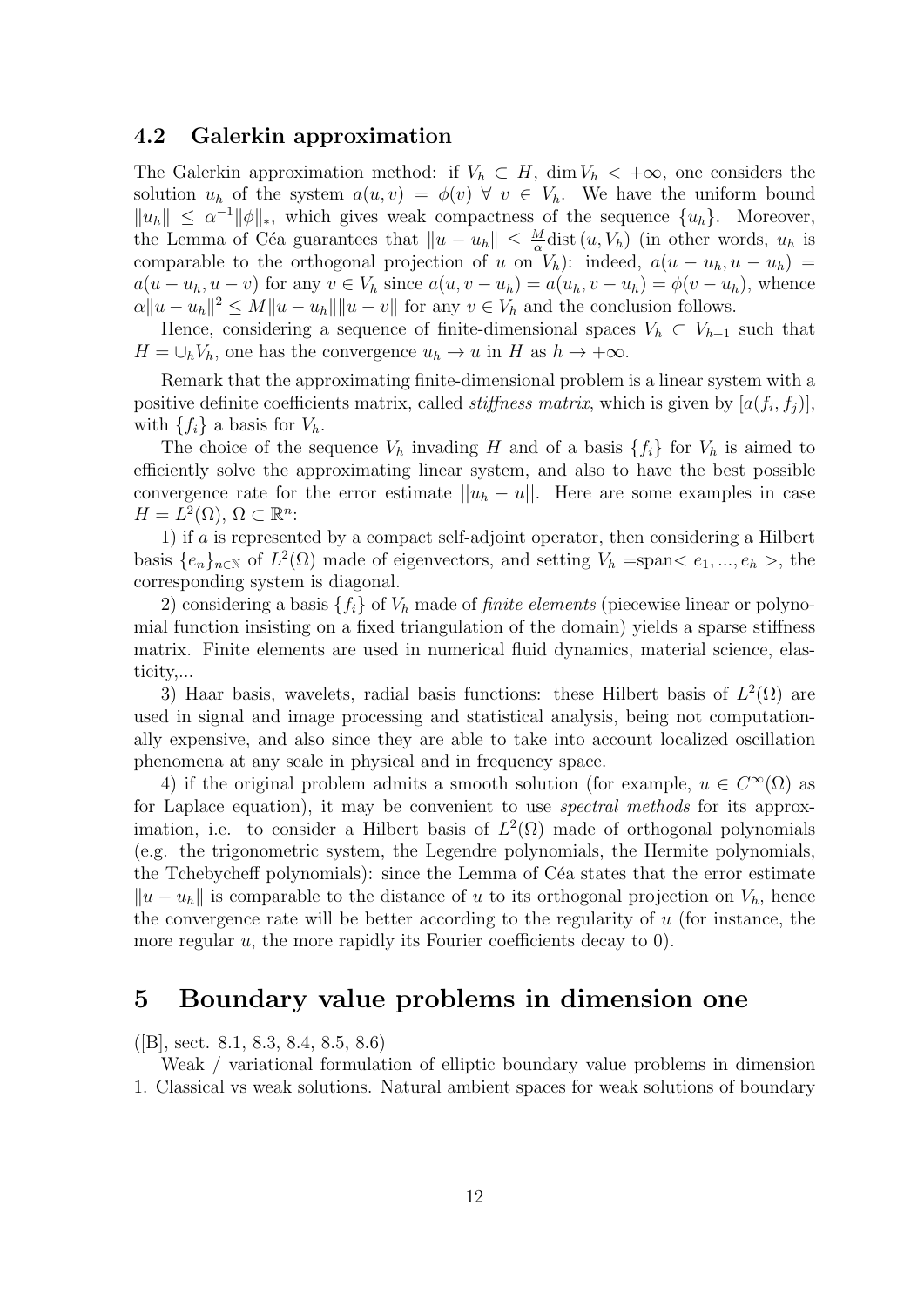value problems are Sobolev spaces. The space  $W_0^{1,p}$  $\binom{1,p}{0}$  is defined as the closure of  $C_c^1([a, b])$  w.r.t. the  $W^{1,p}$  norm, it is a closed (and hence complete) subspace of  $W^{1,p}([a, b])$  and can be characterized as follows:  $W_0^{1,p}$  $C_0^{1,p}([a,b]) = \{v \in W^{1,p}([a,b]),\,\, \, v(a) = 0\}$  $v(b) = 0$ . Recall the compact embedding of  $W^{1,p}([a, b])$  (hence of  $W^{1,p}_0$  ${\binom{1,p}{0}}([a,b]))$  in  $C^0([a, b])$ . By the Poincaré inequality  $||u||_p \leq C_p |b-a|||u'||_p$  valid on  $W_0^{1,p}$  $b_0^{1,p}([a, b]),$  the  $L^p$  norm of the derivative gives an equivalent norm on  $W_0^{1,p}$  $\binom{1,p}{0}$  $(n,b)$ . The Hilbert space  $H_0^1([a, b]) = W_0^{1,2}$  $\binom{1,2}{0}$   $([a, b]).$ 

The **homogeneous Dirichlet problem**  $-u'' + u = f$  on [a, b],  $u(a) = u(b) = 0$ : weak formulation in  $H_0^1([a, b])$  in case  $f \in L^2([a, b])$  as

$$
a(u,v) = \langle u,v \rangle_{H^1} = \int_a^b u'v' + uv = \int_a^b fv = \phi(v)
$$

for any  $v \in H_0^1([a, b])$ . Application of Lax-Milgram theory for existence, uniqueness, a priori estimates, variational characterization of the weak solution as the minimizer on  $H_0^1([a, b])$  of the Dirichlet energy  $F(v) = \frac{1}{2} ||v'||_2^2 + \frac{1}{2}$  $\frac{1}{2}||v-f||_2^2$ . Hilbert regularity: the weak solution belongs to  $H_2^2 \cap H_0^1([a, b])$ , i.e. its second (weak) derivative exists and belongs to  $L^2([a, b])$ . Classical regularity of the weak solution in case  $f \in C^0([a, b])$ .

**Remark.** The energy functional  $F(v)$  can be used for the time discretization of the gradient flow of the energy  $E(v) = \frac{1}{2} ||v'||_2^2$ , starting from a given function  $u_0 \in L^2([a, b])$ . That gradient flow corresponds in turn to the initial/boundary value problem for the homogeneous heat equation  $u_t - u_{xx} = 0$  with initial datum  $u_0(x)$  and homogenous boundary data  $u(t, a) = u(t, b) = 0$  for any  $t > 0$ .

Indeed, consider the following Euler-type discretization scheme of the heat equation: fix the discretization step  $\Delta t \equiv \lambda^{-1}$  and denote  $t_n = n\Delta t$ ,  $u(t_n, \cdot) = v_n(\cdot)$ . To solve discretized equation  $\frac{1}{\Delta t}(v_{n+1} - v_n) - v_{n+1}'' = 0$  with  $v_0 = u_0$  one may iteratively obtain  $v_{n+1}$  as the minimizer in of the Dirichlet energy functional  $F_{\lambda}(v) = \frac{1}{2} ||v'||_2^2 + \frac{\lambda}{2}$  $\frac{\lambda}{2} \|v - v_n\|_2^2$ on  $H_0^1([a, b]).$ 

The functional  $F_{\lambda}(v) = ||v'||_2^2 + \lambda ||v - f||_2^2$  gives also an example of Tychonoff regularization for ill-posed problems in signal (or image) processing: it contains the fidelity (least square) term  $||v - f||_2^2$  tuned by the parameter  $\lambda > 0$  and the regularization term  $||v'||_2^2$  penalizing oscillations of v.

Analysis of the (homogeneous) Sturm-Liouville problem (it is an elliptic equation in divergence form)  $-(pu')' + qu = f$ . Compactness and symmetry of the solution operator  $u = Tf$  as an operator on  $L^2([a, b])$  thanks to the compact embedding  $H_0^1([a, b]) \subset$  $L^2([a, b])$ . The spectral decomposition of Sturm-Liouville operators ([B], sect. 8.6) produces Hilbert basis of  $H_0^1([a, b])$  made by special functions used in spectral (Galerkin) approximation methods (trigonometric polynomials, Legendre, Tchebycheff, Hermite polynomials,...)

Integral representation of the solution operator T (compact and symmetric on  $H_0^1([a, b])$ ): let  $e_n(x)$  a Hilbert basis of  $H_0^1([a, b])$  made of eigenvectors of T related to the eigenvalues  $\mu_n \in \mathbb{R}$ , with  $\mu_n \to 0$ . Then  $f = \sum \langle f, e_n \rangle e_n(x)$  and  $u = Tf = \sum_n \mu_n \langle f, e_n \rangle e_n(x)$ ,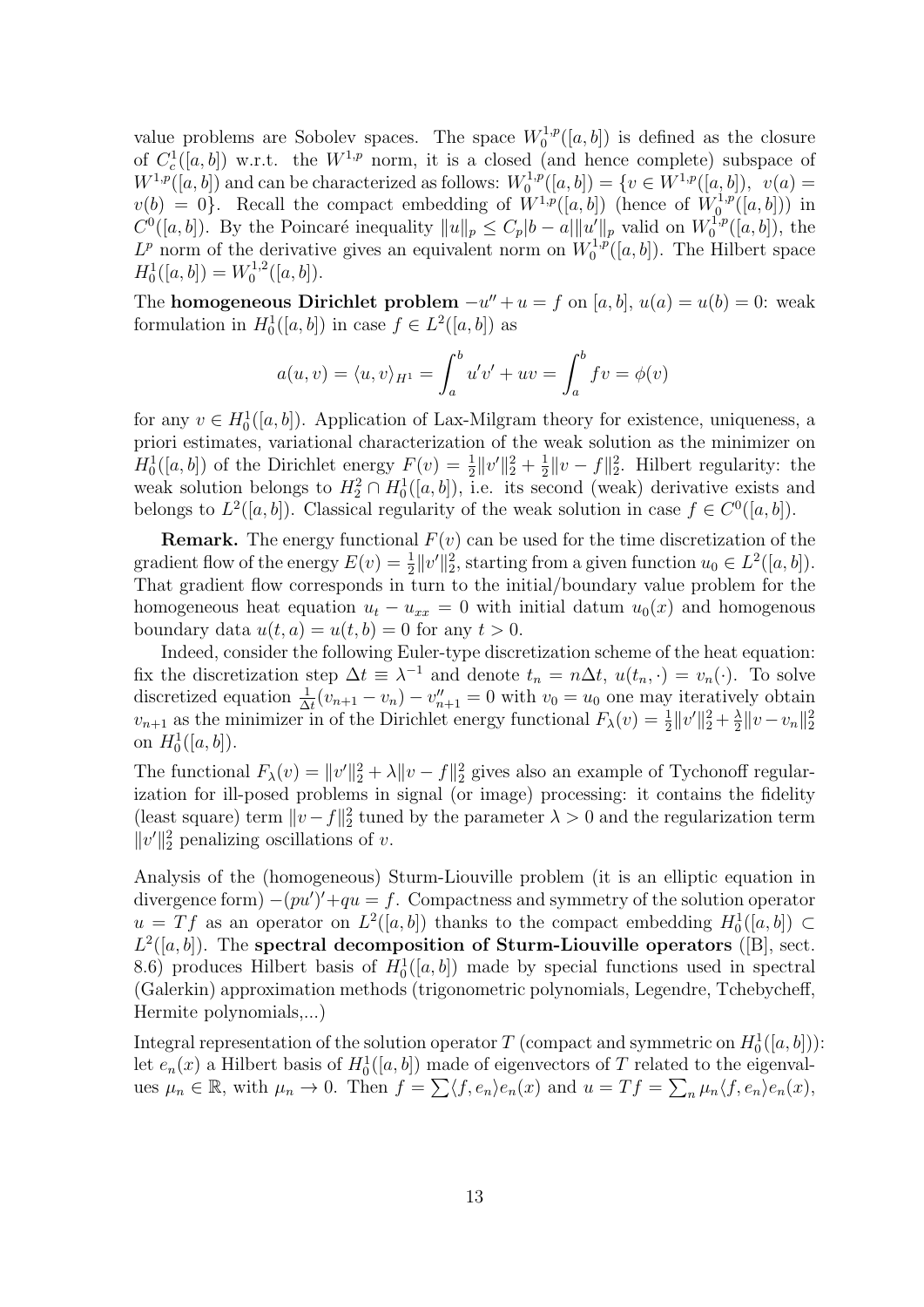where  $\langle f, e_n \rangle = \int_a^b f(y)e_n(y) dy$ . Hence, by dominated convergence, we may interchange the sum with the integral, obtaining  $u(x) = \int_a^b (\sum_n \mu_n e_n(x) e_n(y)) f(y) dy$ . We recover the fact that T is the Hilbert-Schmidt integral operator on  $L^2([a, b])$  given by  $Tf(x) = \int_a^b G(x, y) f(y) dy$  with the symmetric Green kernel  $G \in L^2$  given by  $G(x, y) = \sum_{n} \mu_n e_n(x) e_n(y).$ 

**Remark.** The corresponding parabolic problem  $u_t-(pu_x)_x+qu = f$ ,  $u(0, x) = u_0(x) \in$  $L^2([a, b]), u(t, a) = u(t, b) = 0$  can be solved by taking advantage of a Hilbert basis of eigenvectors of the spatial operator through the method of separation of variables: let  $f(x) = \sum_n f_n e_n(x)$  and seek for a solution  $u(t, x) = \sum_n c_n(t) e_n(x)$  with  $u(0, x) =$  $u_0(x) = \sum_n c_{0,n} e_n(x)$ , plug it into the equation, obtaining formally

$$
\sum_{n} [\dot{c}_n(t) + \mu_n^{-1} c_n(t) - f_n] e_n(x) = 0 \quad \text{for any } t > 0, \ x \in [a, b],
$$

whence  $c_n(t)$  can be explicitely determined as the solution of the Cauchy problem  $c_n + \mu_n^{-1}c_n = f_n$ ,  $c_n(0) = c_{0,n}$ . A rigorous justification of the above representation formula for the solution is obtained by passing to the limit in the corresponding finite dimensional Galerkin approximation, by virtue of uniform bounds in the a priori estimates on the approximate solution. For instance, in the case  $f \equiv 0$  we obtain  $c_n(t) = c_{0,n} \exp(-t/\mu_n)$  whence we deduce the  $L^2$  bound (uniform in t) for  $u(\cdot, t)$ 

$$
\int_{a}^{b} |u(t,x)|^{2} dx dt = \int_{a}^{b} \left( \sum_{n} c_{n}(t) e_{n}(x) \right)^{2} dx
$$
  
= 
$$
\int_{a}^{b} \sum_{n} [c_{n}(t) e_{n}(x)]^{2} dx = \sum_{n} c_{0,n}^{2} \exp(-2t/\mu_{n})
$$
  

$$
\leq \exp(-2t/\mu_{1}) \sum_{n} c_{0,n}^{2} = \exp(-2t/\mu_{1}) ||u_{0}||_{2}^{2}.
$$

Analogously, the hyperbolic problem (e.g. vibrating string, wave equations)  $u_{tt}$  −  $(pu_x)_x + qu = 0$  can be transformed in the family of second order o.d.e's  $\ddot{c}_n + \mu_n^{-1}c_n = 0$ , with the initial conditions  $c_n(0)$  and  $\dot{c}_n(0)$  given by the Fourier coefficients of the initial data  $u(0, x)$  and  $u_t(0, x)$ .

**Reaction-diffusion-transport equation** in dimension one: the bilinear form  $a(u, v)$ on  $H_0^1([a, b])$  associated to the equation  $-(pu')' + ru' + qu = f$  is not symmetric, and is coercive in some cases, for instance if  $p(x) > \alpha > 0$ ,  $q(x) > \beta > 0$  and  $||r||_{\infty} < 2\sqrt{\alpha\beta}$ , since in this case there exists  $\gamma > 0$  such that

$$
a(u, u) \ge \alpha ||u'||_2^2 + \beta ||u||_2^2 - ||r||_{\infty} ||u'||_2 ||u||_2 > \gamma ||u'||_2^2,
$$

and coercivity on  $H_0^1([a, b])$  is granted by Poincaré inequality.

Example of weak formulation of a non homogeneous Dirichlet problem within the framework of Stampacchia Theorem and a homogeneous Neumann problem.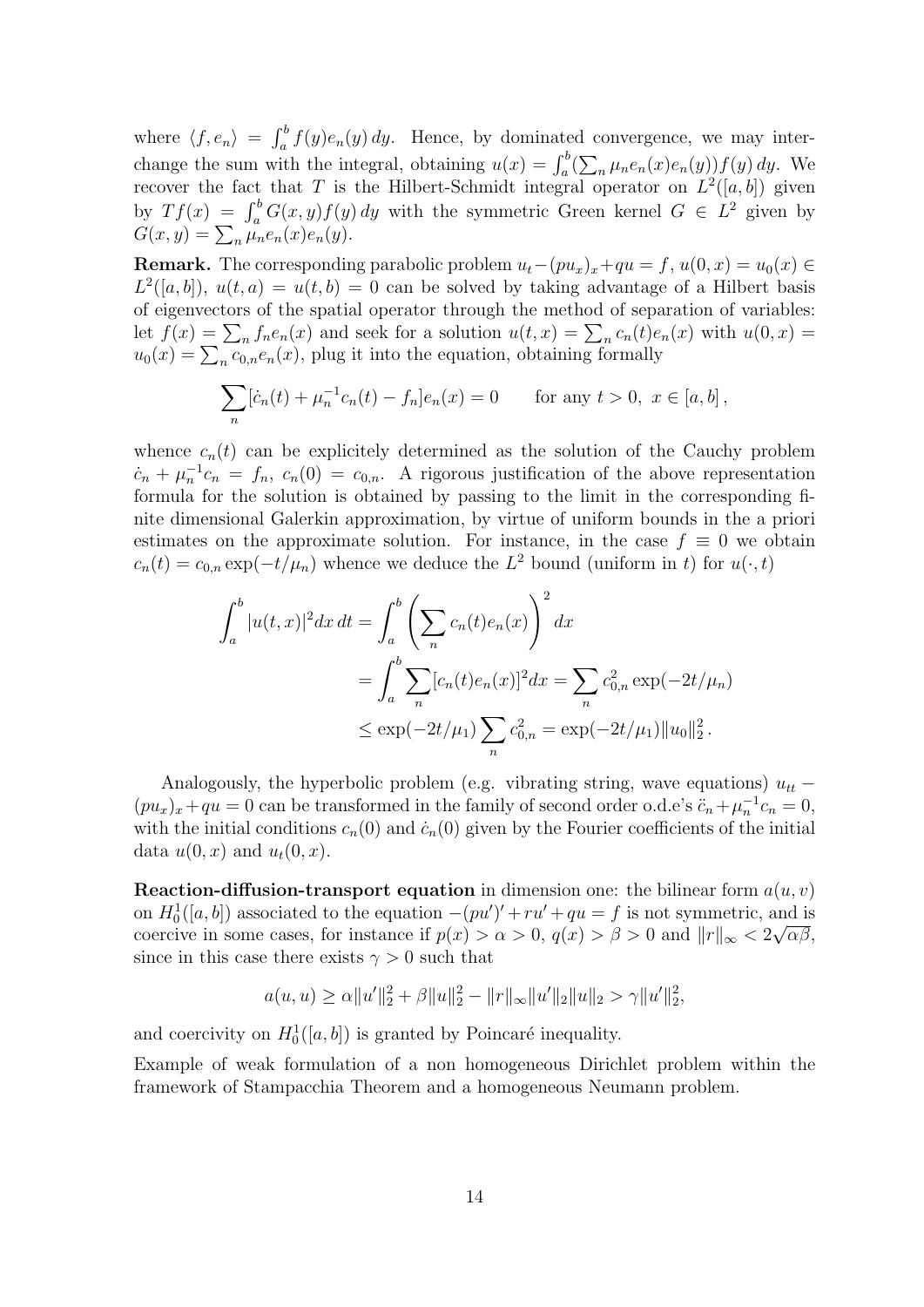Maximum principle, stability, well-posedness of elliptic and parabolic initial/boundary value problems: for the Dirichlet model problem  $-u'' + u = f$  on [a, b],  $u(a) = \alpha$ ,  $u(b) =$ β we have the pointwise bound  $\min\{\alpha, \beta, \inf_{[a,b]} f\} \leq u(x) \leq \max\{\alpha, \beta, \sup_{[a,b]} f\}$  for any  $x \in [a, b]$ , that gives a control of the sup norm of the solution in term of the sup norm of the data. As a consequence one obtains uniqueness and stability (i.e. continuous dependence) of the solution with respect to the data, i.e. well-posedness of the Dirichlet problem. For a classical solution the maximum principle follows by observing that a maximum (resp. minimum) point  $x_0$  for u is either on the boundary (hence controlled by  $\alpha, \beta$ , or in the interior, in which case it is a critical point (i.e.  $u'(x_0) = 0$ ) and  $u''(x_0) \le 0$  (resp.  $u''(x_0) \ge 0$ ), whence  $u(x_0) \le f(x_0)$  (resp.  $u(x_0) \ge f(x_0)$ ).

To prove the maximum principle in the general framework of weak formulations one uses Stampacchia truncation method ([B], sect. 8.5).

# 6 Boundary value problems in dimension N

### 6.1 Reaction - diffusion - transport equations

Let  $u(x)$  denote the concentration of a chemical diffusing in a fluid medium (e.g. air, water) occupying a region of space  $\Omega$ , which in turn is transported by a velocity vector field V which is supposed to be divergence-free (i.e. the fluid has no sources nor sinks, and every streamline of the vector field is either closed or starts and ends on the boundary of any fluid subregion). The evolution of the concentration of the chemical is governed by a balance law that relates the rate of change of the concentration in a given region with the flux  $\Phi_u$  accross the boundary and the mass production inside the region, originated possibly by some source term having density  $f(x)$  or some reaction term  $q(u)$  which in the simplest can be assumed to be linear, i.e.  $q(u) = \alpha u$  (Malthusian model) but could be also nonlinear, e.g.  $g(u) = \alpha u(\beta - u)$  (logistic model). Thus we may write, for any  $A \subset \Omega$  having smooth boundary  $\partial A \subset \Omega$ , denoting by n its exterior unit normal,

$$
-\frac{d}{dt} \int_A u(x) dx = \int_{\partial A} \Phi_u \cdot n d\sigma + \int_A g(u) + f(x) dx
$$

whence, by the divergence theorem,

$$
\int_A (u_t - \operatorname{div} \Phi_u) \, dx = \int_A g(u) + f(x) \, dx \,, \qquad \text{for any } A \subset \Omega \,.
$$

Passing to the limit as A concentrates around a point  $x \in \Omega$ , by the mean-value theorem we may deduce the differential equation  $u_t - \nabla \cdot \Phi_u = g(u) + f$ . The flux due to the drift by the velocity field  $V$  is  $uV$ , and assuming that the flux due to diffusion is proportional to  $\nabla u$  (Fourier law), we have  $\Phi_u = k \nabla u + uV$ , so that we recover the following reaction - drift - diffusion equation (recall we assume div  $V = 0$ )

$$
u_t - k\Delta u + V \cdot \nabla u = g(u) + f \quad \text{in } \Omega ,
$$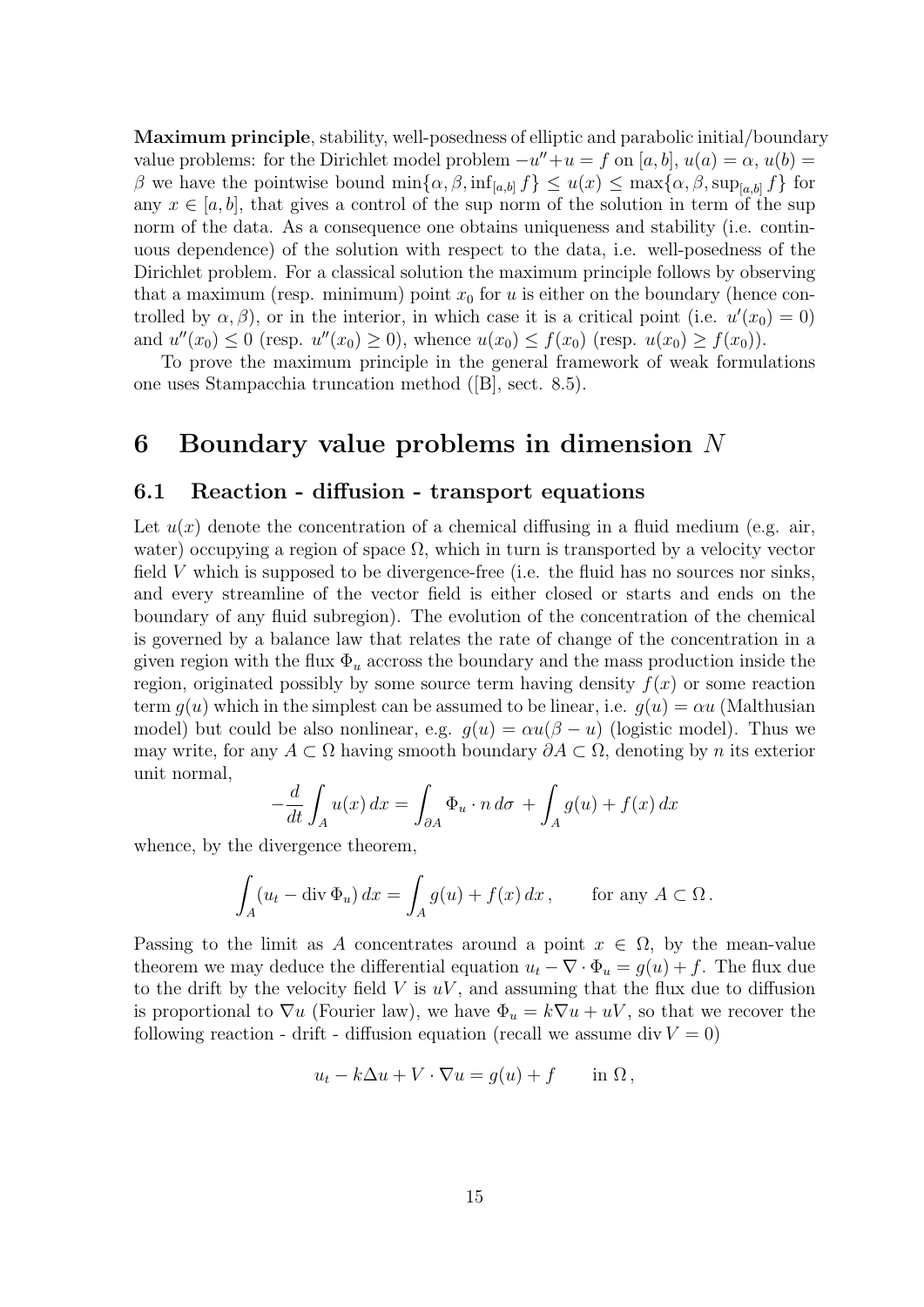that is complemented by an initial condition  $u_0$  and suitable boundary conditions on  $\partial\Omega$  of Dirichlet (e.g. fixing the concentration on  $\partial\Omega$ ) or Neumann type (e.g. fixing the flux accross  $\partial\Omega$ : the homogeneous Neumann condition  $\frac{\partial u}{\partial n} = 0$  means an insulation condition).

In case  $g(u) = 0$  and  $V = 0$  (pure diffusion) we get the heat equation, that models the diffusion of heat (here  $u$  is the temperature distribution).

Drift-diffusion equations arise also to compute the transition probability  $u$  underlying a stochastic process (e.g. a brownian motion with drift) to pass from a given initial state to the state  $x \in \Omega$  at time t (Fokker-Planck equation).

They also model, in their nonlinear version, some evolution phenomena in population dynamics (e.g. in epidemiology).

# 6.2 Weak formulation of the Dirichlet problem in  $\mathrm{H}_0^1(\Omega)$

 $([B], \text{sect. } 9.4, 9.5)$ 

Consider the model Dirichlet problem  $-\Delta u + u = f$  in a bounded open set  $\Omega \subset \mathbb{R}^N$ with  $\partial\Omega$  of class  $C^1$  (or piecewise  $C^1$ ), with homogeneous Dirichlet boundary condition  $u = 0$  on  $\partial\Omega$ . If  $f \in C^{0}(\Omega)$  then u is a classical solution if  $u \in C^{2}(\Omega) \cap C^{0}(\overline{\Omega})$ . Recall first the integration by parts formula

$$
\int_{\partial\Omega} \phi \frac{\partial u}{\partial n} = \int_{\Omega} \operatorname{div} (\phi \nabla u) = \int_{\Omega} \nabla \phi \cdot \nabla u + \int_{\Omega} \phi \Delta u.
$$

Multiplying the equation  $-\Delta u + u = f$  by a test function  $\phi \in C_c^{\infty}(\Omega)$  (it is enough  $\phi \in C_c^1(\Omega)$  and then integrating by parts, taking into acccount that  $\phi$  vanishes on the boundary, we obtain that a classical solution verifies the equivalent formulation

$$
\int_{\Omega} \nabla u \cdot \nabla \phi + \int_{\Omega} u \phi = \int_{\Omega} f \phi \qquad \forall \phi \in C_c^1(\Omega),
$$

that has the form

$$
a(u,v) = \langle u,v \rangle_{H^1} := \langle u,v \rangle_{L^2} + \sum_{j=1}^N \langle \frac{\partial u}{\partial x_j}, \frac{\partial v}{\partial x_j} \rangle_{L^2} = \langle f,v \rangle_{L^2} = \varphi(v) \quad \forall v \in C_c^1(\Omega).
$$

It is hence natural to look for a weak formulation of the dirichlet problem in the Hilbert space  $H_0^1(\Omega) = \overline{C_c^1(\Omega)}^{H^1}$ , i.e. the closure of  $C_c^1(\Omega)$  with respect to the euclidean  $H^1$ norm, which, as defined above, is the sum of the  $L^2$  norms of the function and of its partial derivatives.

Observe that for  $u \in H_0^1(\Omega)$  one may define weak derivatives, since for  $u_n \in C_c^1(\Omega)$ ,  $u_n \to u$  in the  $H^1$  metric, we have that  $\frac{\partial u}{\partial x_i} \to g_i$  in  $L^2(\Omega)$  for any  $i = 1, ..., N$ , and hence the integration by parts formula gives

$$
\int_{\Omega} u \frac{\partial \phi}{\partial x_i} = \lim_{n \to +\infty} \int_{\Omega} u_n \frac{\partial \phi}{\partial x_i} = -\lim_{n \to +\infty} \int_{\Omega} \frac{\partial u}{\partial x_i} \phi = -\int_{\Omega} g_i \phi,
$$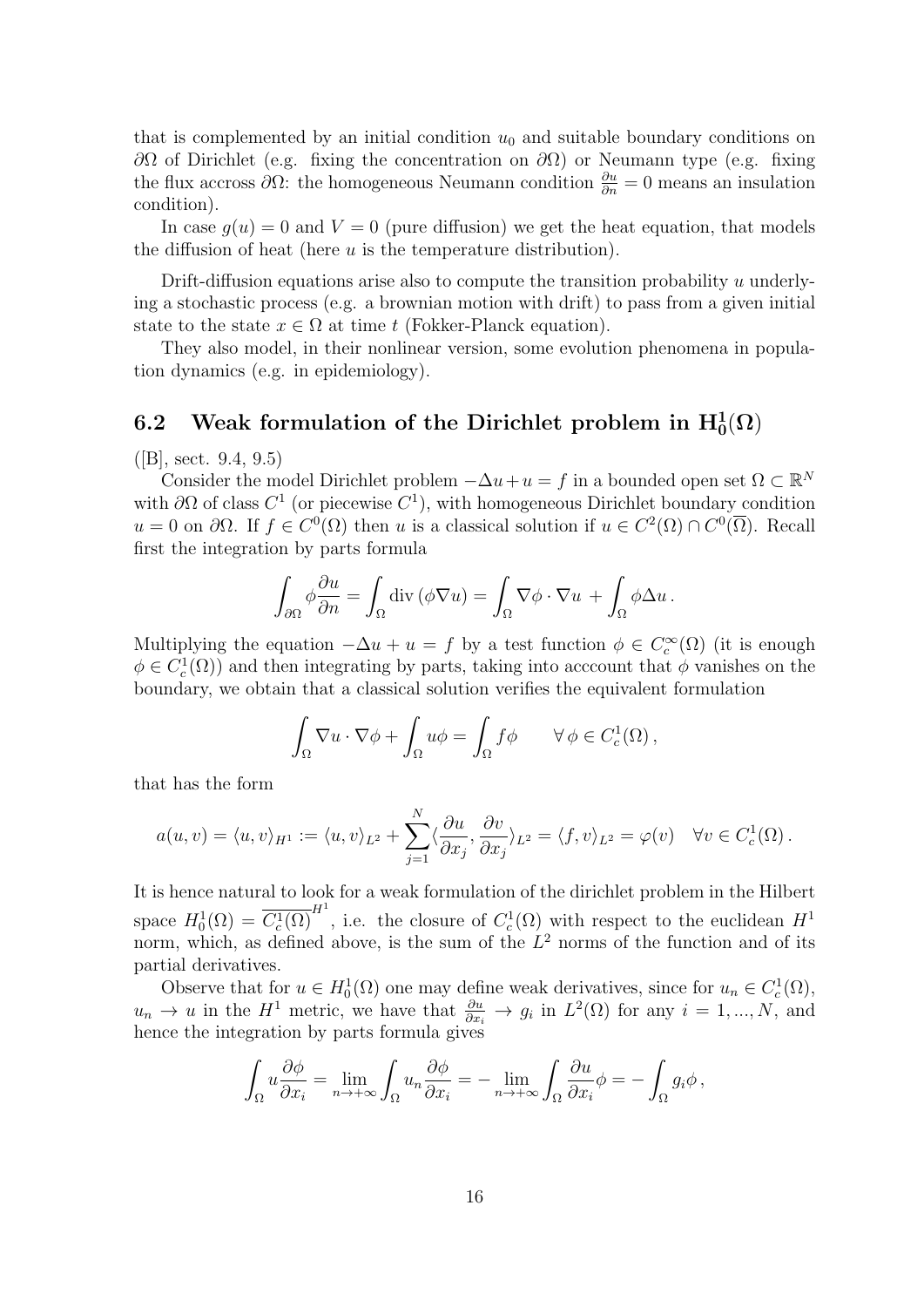i.e.  $g_i \in L^2(\Omega)$ , for  $i = 1, ..., N$  are the weak partial derivatives of u, and we still denote them by  $\frac{\partial u}{\partial x}$ .

Hence, the bilinear form  $a(u, v)$  (i.e. the  $H^1$  inner product), for  $u, v \in H_0^1(\Omega)$  has the same representation as for  $C_c^1$  functions, just interpreting partial derivatives in the weak sense.

It follows by Lax-Milgram (or Riesz representation theorem in  $H_0^1(\Omega)$ ), that the weak formulation of the Dirichlet problem

$$
\langle u, v \rangle_{H^1} \equiv \langle u, v \rangle_{L^2} + \sum_{j=1}^N \langle \frac{\partial u}{\partial x_j}, \frac{\partial v}{\partial x_j} \rangle_{L^2} = \langle f, v \rangle_{L^2} \quad \forall v \in H_0^1(\Omega)
$$

has a unique solution  $u \in H_0^1(\Omega)$  for any given  $f \in L^2(\Omega)$  (observe that since  $|\varphi(v)| =$  $|\int_{\Omega} f v| \leq ||f||_2 ||v||_2 \leq ||f||_2 ||v||_{H^1}$  we have  $\varphi \in (H_0^1)'$ .

Hilbert regularity of the weak solution: we have  $u \in H^2 \cap H_0^1(\Omega)$ , i.e. u has weak second partial derivatives in  $L^2(\Omega)$ . The proof of this fact is not immediate at all and makes use of the so-called technique of difference quotients.

Classical regularity of the weak solution: in case  $f \in C^{0}(\Omega)$  it holds  $u \in C^{2}(\Omega)$  $C^0(\overline{\Omega})$ , hence u is a classical solution.

Variational characterization of the weak solution:

$$
u = \arg \min \left\{ F(v) = \frac{1}{2} \int_{\Omega} |\nabla v|^2 + \frac{1}{2} \int_{\Omega} |v - f|^2, \ v \in H_0^1(\Omega) \right\}.
$$

**Remark.** As remarked in the one dimensional case, the functional  $F_{\lambda}(v) = \|\nabla u\|_2^2 +$  $\lambda \|v-f\|_2^2$  is used for the time discretization of the heat flow of the energy  $E(v) = \|\nabla u\|_2^2$ with time step  $\Delta t = \lambda^{-1}$  and also for the regularization of ill-posed problems (arising e.g. in image processing).

**Remark.** In general  $H_0^1(\Omega)$  is not contained in  $C^0(\Omega)$ , so that in particular the boundary condition  $u = 0$  on  $\partial\Omega$ , differently from the one dimensional situation, cannot be given a pointwise sense (the boundary has null measure and  $u$  is defined up to sets of null measure!). One can nevertheless give a meaning to the boundary value of  $u$  in  $L^2(\partial\Omega)$  (in the so-called trace sense) by taking suitable limits of averages of u near the boundary.

**Remark.** A dense class in  $H_0^1(\Omega)$ , suitable for Galerkin approximation of the Dirichlet problems, is given by (linear) finite elements, compactly supported in a triangulated mesh of the domain. The corresponding stiffnes matrix is sparse.

**Poincaré inequality** on  $H_0^1(\Omega)$ . As in the one dimensional case, the  $L^2$  norm of the gradient gives an equivalent norm to the  $H^1$  norm on  $H_0^1(\Omega)$ , by virtue of Poincaré inequality, valid for bounded domains. Indeed, for  $u \in C_c^1(\Omega)$  we have

$$
u(x) = \int_{-M}^{x_1} \frac{\partial u}{\partial x_1}(t, x_2, ..., x_N) dt,
$$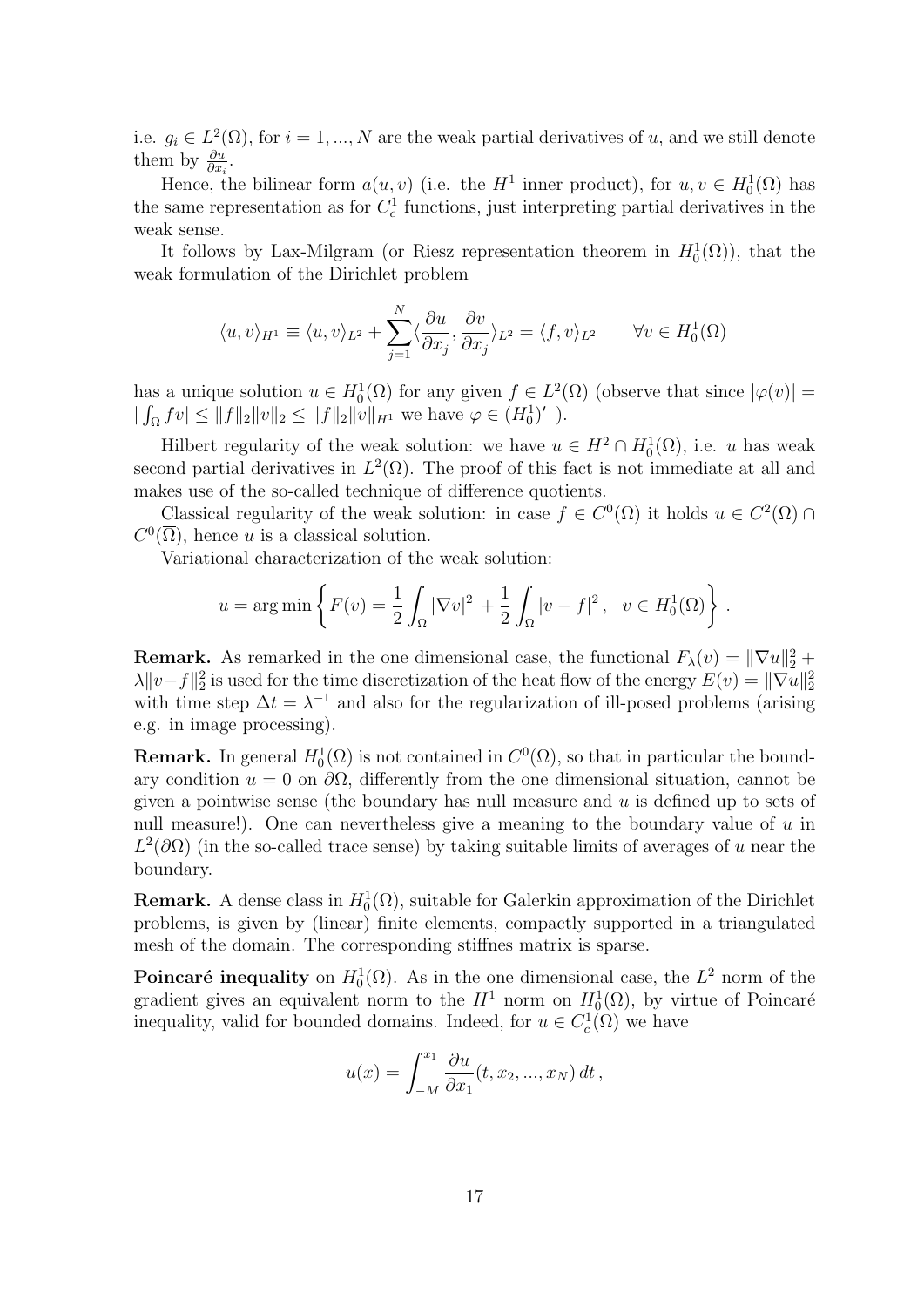where  $\Omega \subset B_M(0)$ . By Cauchy-Schwarz we obtain  $|u(x)|^2 \leq 2M \int_M^M |\partial_1 u|^2 dt$ , and integrating on  $\Omega$  we obtain, by Fubini,

$$
\int_{\Omega} |u(x)|^2 dx \le 4M^2 \int_{\Omega} \left| \frac{\partial u}{\partial x_1} \right|^2 dx \le 4M^2 \int_{\Omega} |\nabla u(x)|^2 dx,
$$

i.e.  $||u||_{L^2(\Omega)} \leq 2M||\nabla u||_{L^2(\Omega)}$ .

### 6.3 Elliptic problems in divergence form

 $([B],$  Theorem 9.23)

For  $a_{ij}(x) \in L^{\infty}(\Omega)$ ,  $i, j = 1, ..., N$ ,  $a_i(x) \in L^{\infty}(\Omega)$  for  $i = 0, ..., N$ ,  $f(x) \in L^2(\Omega)$ consider the weak formulation in  $H_0^1(\Omega)$  of the following problem in divergence form (anisotropic diffusion - transport - reaction equation)

$$
-\sum_{i,j=1}^N \frac{\partial}{\partial x_i} \left( a_{ij}(x) \frac{\partial u}{\partial x_j} \right) + \sum_{i=1}^N a_i(x) \frac{\partial u}{\partial x_i} + a_0(x)u = f(x) \text{ in } \Omega
$$

with  $u = 0$  on  $\partial\Omega$ . The weak formulation reads

$$
\int_{\Omega} \sum_{i,j=1}^{N} a_{ij}(x) \frac{\partial u}{\partial x_j} \frac{\partial v}{\partial x_i} + \sum_{i=1}^{N} a_i(x) \frac{\partial u}{\partial x_i} v + a_0(x) u v = \int_{\Omega} f v \quad \forall v \in H_0^1(\Omega),
$$

Hence it is of the form  $a(u, v) = \varphi(v)$  (with a non symmetric). If  $\sum_{i,j=1}^{N} a_{ij}(x)\xi_i\xi_j \geq$  $\alpha|\xi|^2$  for some  $\alpha > 0$  then, for some sufficiently large  $\lambda > 0$  the bilinear form  $a(u, v)$  +  $\lambda \langle u, v \rangle_{L^2}$  is coercive on  $H_0^1(\Omega)$  (compare the argument in the one dimensional case), hence by Lax-Milgram, for any  $\Phi \in H_0^1(\Omega)'$  there exists a unique solution of  $a(u, v)$  +  $\lambda \langle u, v \rangle_{L^2} = \varphi(v)$  for any  $v \in H_0^1(\Omega)$ .

Denoting by  $f \mapsto Tf$  the solution operator, we have  $T: L^2(\Omega) \to H_0^1(\Omega) \subset L^2(\Omega)$ , with compact embedding (cfr. Rellich theorem), hence  $T \in \mathcal{K}(L^2(\Omega))$  and u solves the fixed point equation  $u = T(f + \lambda u)$ . Setting  $w = f + \lambda u$  we have that w solves  $w = \lambda Tw + f$ , i.e.  $(I - \lambda T)w = f$ . Suppose  $f = 0$  (hence  $w = \lambda u$ ). Then, either the homogeneous equation  $u = \lambda T u$  is uniquely solvable (if and only if the original equation has zero as unique solution, and this is precisely the case for instance if  $a_0(x) \ge \beta > 0$ , by the maximum principle (see [B], Remark 27 after Theorem 9.27), and hence there exists a unique solution  $u \in H_0^1(\Omega)$  for any  $f \in L^2(\Omega)$ , or the homogeneous equation has a (finite) d-dimensional set of solutions, whence the original problem is solvable if f is orthogonal to a suitable d-dimensional subspace of  $L^2(\Omega)$ .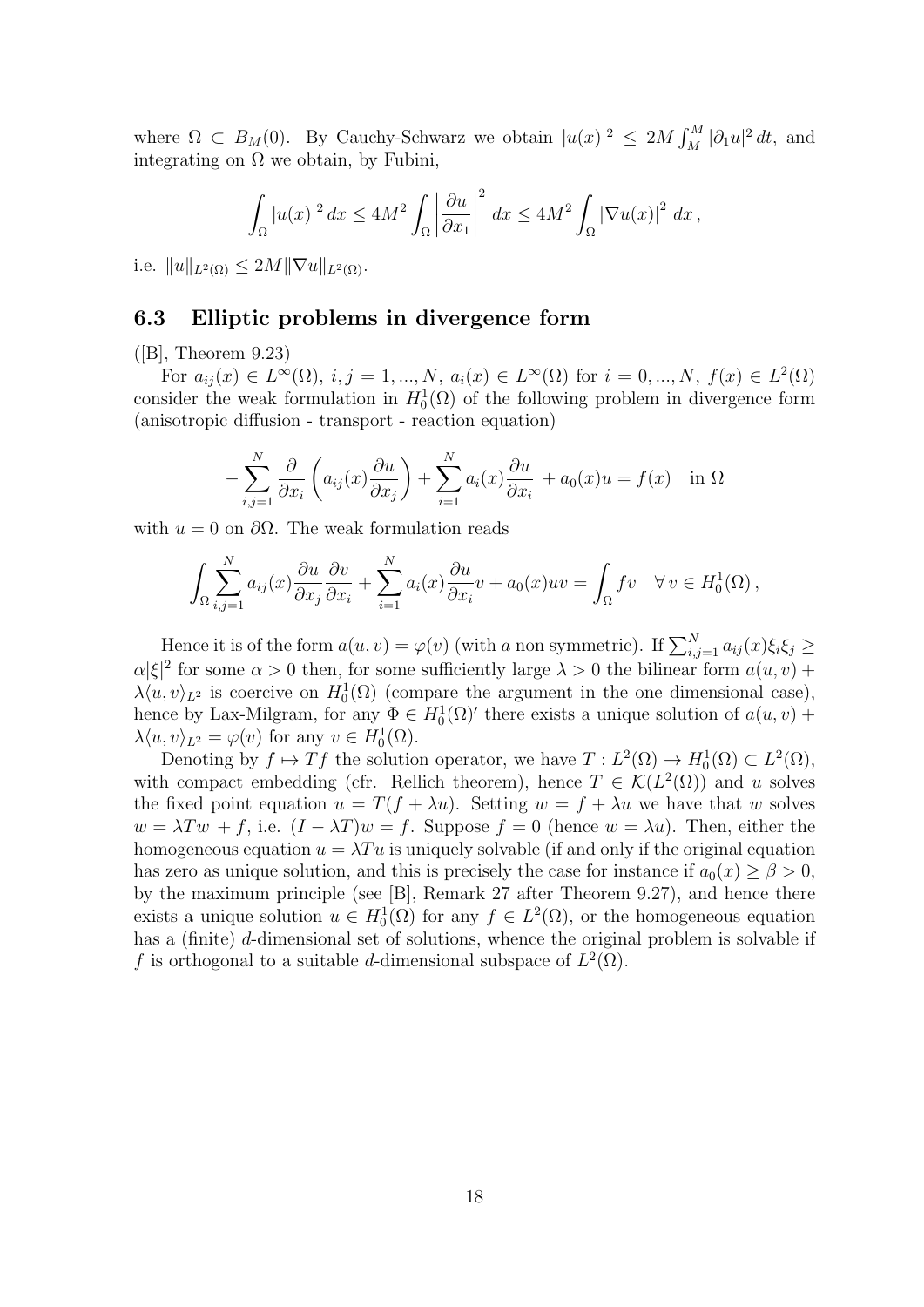# 7 Distributions, Sobolev spaces and functions of bounded variation

#### 7.1 Distributions and distributional derivatives

Given  $u \in L^1_{loc}(\Omega)$ , we may identify u with the distribution (linear functional on  $C_c^{\infty}(\Omega)$ )  $T_u(\phi) = \int_{\Omega} u(x) \phi(x) dx$ . One advantage of the distributional point of view is to embed functions in dual spaces, where the Banach-Alaoglu compactness theorem holds true.

Recall **Banach-Alaoglu theorem**: given a Banach space X, bounded sequences in  $X'$ are relatively compact with respect to the weak\* topology, i.e. for  $T_j \in X', ||T_j||_* \leq C$ , there exists  $T \in X'$  such that, up to a subsequence,  $T_j(\phi) \to T(\phi)$  for any  $\phi \in X$ . Remark that the weak\* topology is a priori weaker than the weak topology, where one tests convergence against any element of the dual space, i.e. in this case  $(X')' = X''$ , which contains strictly  $X$  in the non reflexive case. Of course, if  $X$  is reflexive, weak and weak\* convergence do coincide.

Supposing for simplicity that  $\Omega$  is bounded and  $u \in L^1(\Omega)$ , we have  $|T_u(\phi)| \leq$  $||u||_1 ||\phi||_{\infty}$ . i.e.  $T_u$  extends to a bounded functional on  $C_c^0(\Omega) = \overline{C_c^{\infty}(\Omega)}^{L^{\infty}}$ , the space of continuous functions vanishing on  $\partial\Omega$ . Moreover,

$$
||T_u||_* = \sup \{ T_u(\phi), ||\phi||_{\infty} \le 1 \} = ||u||_1
$$

as it follows by considering test functions  $\phi$  converging to the function  $\mathbf{1}_{\{u>0\}} - \mathbf{1}_{\{u<0\}},$ which in turn gives that  $u\phi$  converges to  $|u| = u^+ + u^-$ . We thus have an isometric injection  $L^1(\Omega) \to [C_c^0(\Omega)]^*$ .

**Measures as distributions.** The distribution  $T_\mu$  associated to a (possibly  $\sigma$ -finite) Radon measure  $\mu$  on  $\Omega$  is defined in the same way:  $T_{\mu}(\phi) \equiv \langle T_{\mu}, \phi \rangle = \int_{\Omega} \phi(x) d\mu(x)$ . For any  $\mu \in \mathcal{M}(\Omega)$  (the space of finite Radon measures on  $\Omega$ ) it actually holds  $T_{\mu} \in [C_c^0(\Omega)]^*$ and

$$
||T_{\mu}||_* = \sup \{ \langle T_{\mu}, \phi \rangle, \ \phi \in C_c^0(\Omega), \ ||\phi||_{\infty} \le 1 \} = |\mu|(\Omega),
$$

where  $|\mu| = \mu^+ + \mu^-$  is the total variation measure of  $\mu = \mu^+ - \mu^-$  (Hahn decomposition) and  $\|\mu\| = |\mu|(\Omega)$  is the *total variation* of the measure  $\mu$  on  $\Omega$  (as for  $L^1$  function, one tests with a function  $\phi \simeq \mathbf{1}_{spt\mu^{+}} - \mathbf{1}_{spt\mu^{-}}).$ 

For  $\mu, \nu \in \mathcal{M}(\Omega)$  two Radon measures on  $\Omega$ ,  $T_{\mu} = T_{\nu}$  implies  $\int_{\Omega} \phi(x) d\mu(x) =$  $\int_{\Omega} \phi(x) d\nu(x)$ , for any  $\phi \in C_c^{\infty}(\Omega)$ , so that by considering  $\phi_j$  converging to the characteristic function of an open subset  $A \subset \Omega$  se obtain, by the dominated convergence theorem, that  $\mu(A) = \nu(A)$  for any  $A \subset \Omega$  open, hence  $\mu = \nu$  by the regularity of Radon measures. Hence  $\mu \mapsto T_{\mu}$  gives an injection  $\mathcal{M}(\Omega) \to [C_c^0(\Omega)]^*$ . Hence (finite and  $\sigma$ -finite) Radon measures in  $\Omega$  are distributions (of order zero).

Example (Dirac mass as a distribution): let  $\delta_0$  be the Dirac mass concentrated at  $0 \in \mathbb{R}^N$ . We have

$$
T_{\delta_0}(\phi) = \int_{\mathbb{R}^N} \phi d\delta_0 = \phi(0),
$$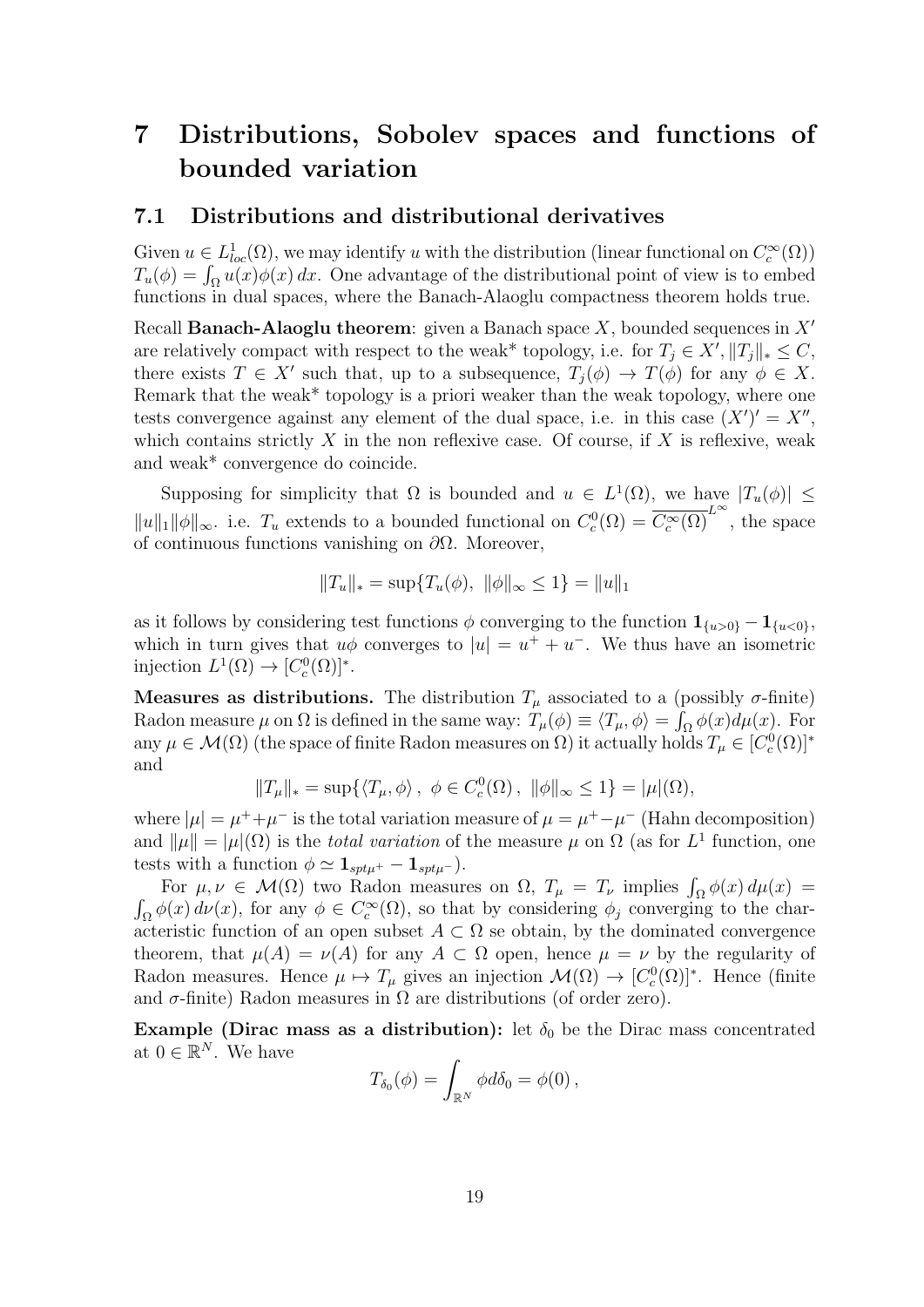since

$$
\int_{\mathbb{R}^N} \phi d\delta_0 = \sup \{c_0 \in \mathbb{R}, \ \phi(x) \ge \sum c_i \mathbf{1}_{E_i}(x), \ E_0 \ni 0\} = \sup \{c_0 \le \phi(0)\} = \phi(0).
$$

in particular

$$
||T_{\delta_0}||_* = \sup \{ \phi(0), \ \phi \in C_c^0(\mathbb{R}^N), ||\phi||_{\infty} \le 1 \} = 1.
$$

Recall Riesz representation theorem:  $\mu \in \mathcal{M}(\Omega) \mapsto T_{\mu} \in [C_c^0(\Omega)]^*$  is an isomorphism of Banach spaces, where the norm of a measure  $\mu \in \mathcal{M}(\Omega)$  is given by its total variation  $\|\mu\| = |\mu|(\Omega)$ . In particular, it holds  $|\mu|(\Omega) = \|\mu\| = \|T_{\mu}\|_*$ . Weak\* compactness and convergence in the sense of measures: by the Banach-Alaoglu theorem (bounded sets in the dual of a Banach space are relatively compact with respect to the weak\* topology), a sequence of equibounded Radon measures  $\mu_n$  on  $\Omega$  (i.e.  $|\mu_n|(\Omega) \leq C$  is weakly<sup>\*</sup> compact, i.e. there exists a subsequence  $\mu_{n_k}$  and a measure  $\mu$  such that  $\mu_{n_k} \stackrel{*}{\rightharpoonup} \mu$  in  $\mathcal{M}(\Omega)$ , or in other words  $\int_{\Omega} \phi(x) d\mu_{n_k}(x) \to \int_{\Omega} \phi(x) d\mu(x)$  for any  $\phi \in C_c^0(\Omega)$ .

The space of Radon measures is suited to solve optimization problems involving  $L^1$  or total variation norms. For example, for  $Y \subset \mathcal{M}(\Omega)$ , Y closed convex and bounded, consider the minimization problem

$$
\inf\{\|\mu\| = \mu(\Omega) = \|T_{\mu}\|_{*}, \ \mu \in Y\}.
$$

Then, since  $Y$  is closed and convex it is weakly\* closed by Hahn-Banach, and since it is also bounded it is weakly\* compact by Banach-Alaoglu. The total variation norm is weakly\* lowersemicontinuous being characterized as a supremum, as a dual norm. Hence the existence of a minimizer in  $Y$  is guaranteed by Weierstrass theorem (or equivalently by the direct method of the calculus of variations).

Example: the Monge-Kantorovich optimal mass transport problem consists in minimizing the transportation cost of displacing a given amount  $M$  of mass (or economical goods) whose initial distribution in a (metric measure) space  $X$  is described by a measure  $\mu_1$  of total mass  $\mu_1(X) = M$ , in order to reach a final destination described by a measure  $\mu_2$  in a (metric measure) space Y (with total mass  $\mu_2(Y) = M$ ). Observe that, for  $M = 1$ ,  $\mu_1$  and  $\mu_2$  are probability measures. Denote by  $c(x, y)$  the transportation cost function for displacing a unit of mass (or good) from location  $x \in X$ to location  $y \in Y$  (if X and Y are subset of a euclidean space, say  $\mathbb{R}^N$ , typical cost functions are  $c(x, y) = |x - y|$  or  $c(x, y) = |x - y|^2$ , and denote by  $T \subset \mathcal{M}(X \times Y)$  the set of transport plans from  $\mu_1$  to  $\mu_2$ , i.e. the measures  $\mu$  on  $X \times Y$  having marginals  $\mu_1$  and  $\mu_2$  (i.e.  $\int_Y d\mu(x, y) = \mu_1(x)$  and  $\int_X d\mu(x, y) = \mu_2(y)$ ). Observe that in case  $\mu_1$ and  $\mu_2$  are discrete probability measures this is a linear programming problem. The set T is an affine (hence convex) closed subset of  $\mathcal{M}(X \times Y)$  (fixing the marginals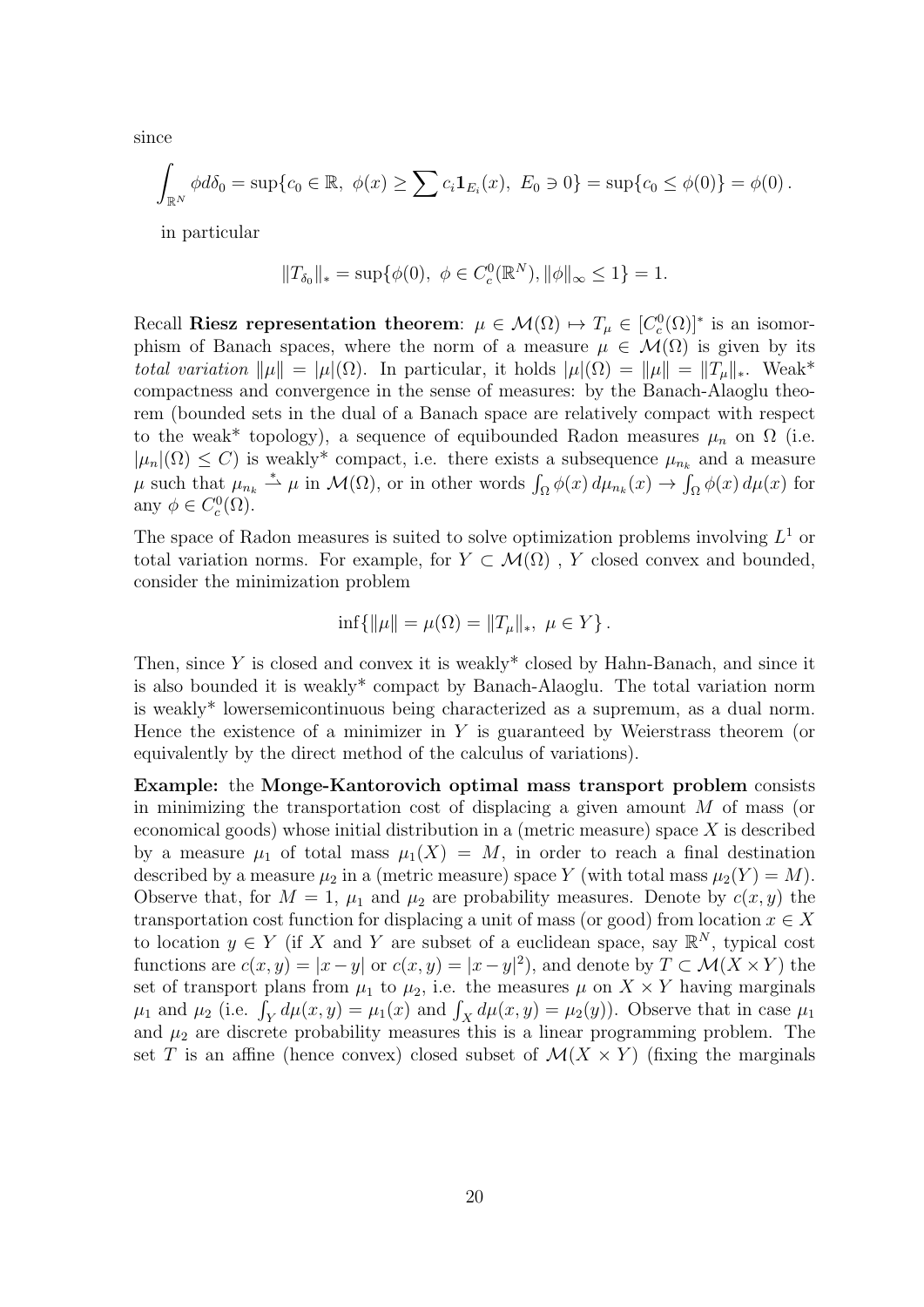is a continuous constraint with respect to the convergence of measures), hence the constrained optimization problem

$$
\min_{\mu \in T} F(\mu) = \int_{X \times Y} c(x, y) d\mu(x, y).
$$

admit a solution by Banach-Alaoglu theorem, assuming lower semi-continuity for the cost function.

**Derivative of a distribution:** for u and  $T_u$  as above, we can define the (i-th partial) derivative of  $T_u$  as the linear functional  $\partial_i T_u(\phi) = -\int_{\Omega} u \frac{\partial \phi}{\partial x_i}$  $\frac{\partial \phi}{\partial x_i}$ . A priori, since  $|\partial_i T_u(\phi)| \leq$  $||u||_1 ||\partial_i \phi||_{\infty}$ , we have  $\partial_i T_u \in [C_c^1(\Omega)]^*$ . This definition is coherent with the integration by parts formula, since for smooth functions u one has  $\partial_i T_u(\phi) = T_{\partial_i u}(\phi)$  for any test function  $\phi$ . In particular, since integration by parts holds true for functions in  $W^{1,p}(\Omega)$ , we have that Sobolev functions may be defined as those functions in  $L^p(\Omega)$  such that their distributional derivatives are (associated to) functions in  $L^p(\Omega)$ .

**Example:** for  $u(x) = |x|, x \in \mathbb{R}$ , we have

$$
- \int_{\mathbb{R}} u \phi' = - \int_{-\infty}^{0} x \phi'(x) dx + \int_{0}^{+\infty} x \phi'(x) dx = - \int_{-\infty}^{0} \phi(x) dx + \int_{0}^{+\infty} \phi(x) dx,
$$

hence it follows that  $(T_u)' = T_v$  where  $v(x) = 1$  if  $x > 0$  and  $v(x) = -1$  if  $x < 0$ .

Example (distributional derivative of the Heaviside function): consider the Heaviside function H on R, i.e  $H(x) = 1$  for  $x \ge 0$ , and  $H(x) = 0$  for  $x < 0$ , and consider the following approximating sequence for H, given by  $u_j(x) = 1$  if  $x \geq j^{-1}$ and  $u_j(x) = j \cdot x$  for  $0 \le x \le j^{-1}$ ,  $u_j(x) = 0$  for  $x < 0$ . We have  $(T_{u_j})' = -T_{v_j}$ where  $v_j(x) = j$  for  $0 \le x \le j^{-1}$ , and  $v_j(x) = 0$  elsewhere in R. Notice that  $||T_{v_j}||_* =$  $\int_{\mathbb{R}} v_j(x) dx = 1$  for any  $j \in \mathbb{N}$ , hence, up to a subsequence,  $T_{v_j} \to T$  weakly\* in  $[C_c^0(\mathbb{R})]^*$ by Banach-Alaloglu theorem, i.e.

$$
T(\phi) = \lim_{j} T_{v_j}(\phi) = j \int_0^{1/j} \phi(x) dx = \phi(0) = T_{\delta_0}(\phi) \qquad \forall \phi \in C_c^0(\mathbb{R}).
$$

On the other hand, we have  $-T(\phi) = \lim_j T_{u_j}(\phi') = T_H(\phi')$ , hence  $T = (T_H)'$ . Hence, in R we have  $T_{\delta_0} = (T_H)'$ , i.e. the Dirac mass is the distributional derivative of the Heaviside function. Observe that the Heaviside function has a classical derivative a.e. (actually everywhere except in the origin), which is identically zero, while the distributional derivative of H keeps the information on the unit jump of H at the origin.

# 7.2 The Sobolev spaces  $\mathrm{W}^{1,p}(\Omega)$

([B], sect. 9.1) Sobolev spaces arise naturally when solving PDE's through weak formulations, or in order to deal with optimization problems, such as for example the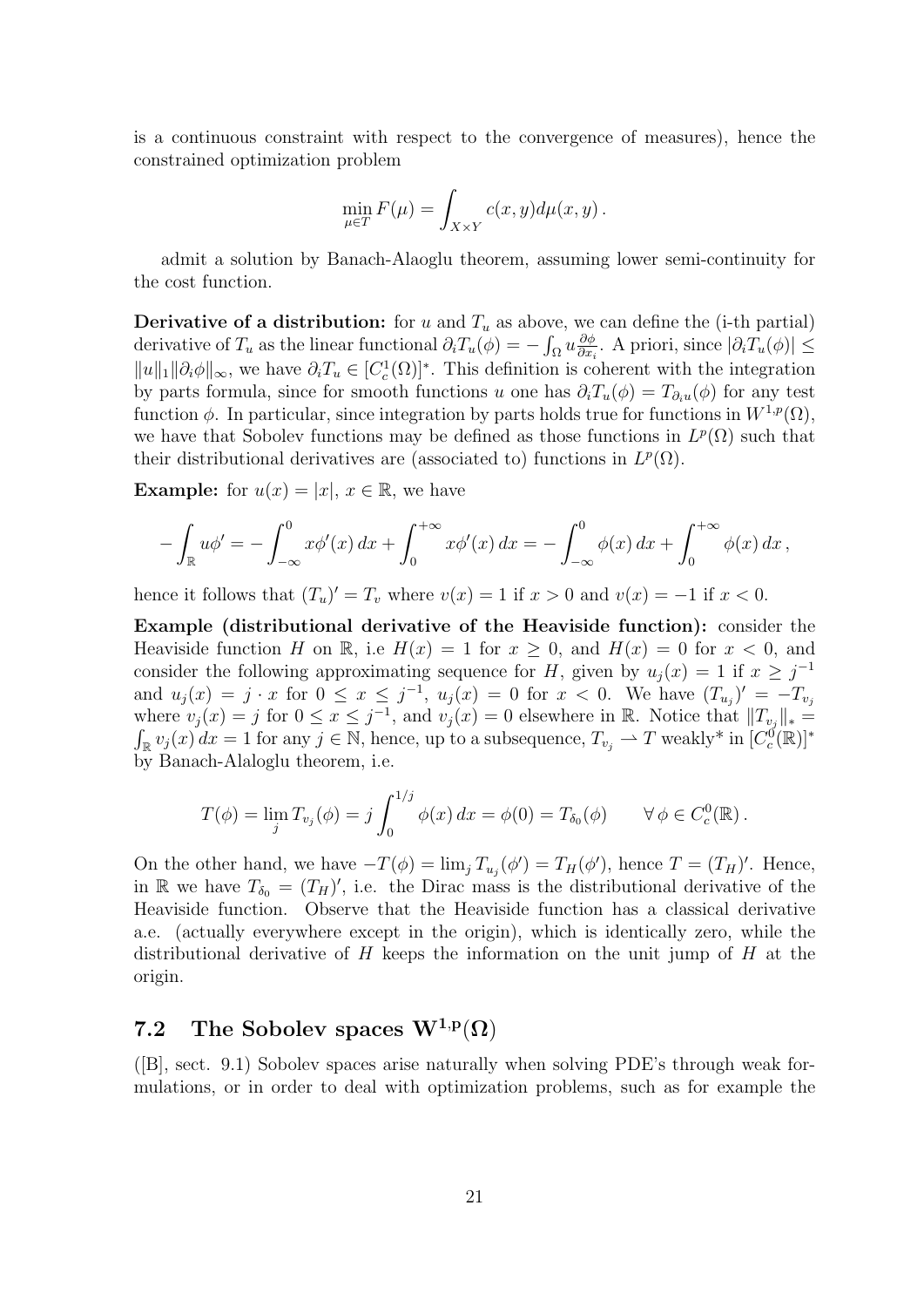variational (minimum) problem

$$
\min\left\{F(v) = \int_{\Omega} |\nabla v|^p + \lambda \int_{\Omega} |v - f|^q, \quad v = 0 \text{ on } \partial\Omega\right\}
$$

that arises in many contexts, especially in the cases  $q = 2$  (least square) and  $p = 1, 2$ , or in the case  $1 < p = q$ . Existence of minimizers is found in suitable Hilbert and Banach spaces called Sobolev spaces or Functions of Bounded Variation, where the dual space type norms are controlled by  $F$ , ensuring at a glance lowersemicontinuity of  $F$  and compactness of minimizing sequences with respect to weak (or weak\*) convergences.

We refer to [B], sect. 9.1 for details. Definition of  $W^{1,p}(\Omega)$  as the space of  $L^p$ functions having weak partial derivatives in  $L^p(\Omega)$ . The  $W^{1,p}$  norm. Some elementary properties of  $W^{1,p}(\Omega)$ : completeness, reflexivity, separability, according to the exponent p. The Hilbert space  $H^1(\Omega) = W^{1,2}(\Omega)$ . The space  $W^{1,\infty}(\Omega)$  coincides with the space of Lipschitz functions on  $\Omega$ , when  $\Omega$  is a regular domain (with boundary of class  $C^1$  or lipschitz).

In case  $\Omega = \mathbb{R}^N$  Sobolev norms may be defined through suitable weighted norms on  $L^2(\mathbb{R}^N_\omega)$ , where  $\omega$  is the frequency (or Fourier) variable. For example, by Plancherel theorem, we have  $||u||_{H^1}^2 = \int_{\mathbb{R}^N} (1 + 4\pi |\omega|^2) |\hat{u}(\omega)|^2 d\omega$ .

The closed subspace  $W_0^{1,p}$  $\mathcal{O}_0^{1,p}(\Omega) \subset W^{1,p}(\Omega)$  is defined as the closure with respect of the  $W^{1,p}$  norm of  $C_c^1(\Omega)$ , and is suited to deal with homogeneous Dirichlet boundary conditions. On  $W_0^{1,p}$ <sup> $\chi^{1,p}_{0}(\Omega)$ </sup> there holds the Poincaré inequality  $||v||_p \leq C||\nabla v||_p$ .

Density of smooth functions in  $W^{1,p}(\Omega)$ : one extends a function  $u \in W^{1,p}(\Omega)$  by zero outside Ω, obtaining a function  $\tilde{u}$ , and then regularize  $\tilde{u}$  by convolution with a family of smoothing kernels (or symmetric mollifiers)  $\rho_n \in C_c^{\infty}(\mathbb{R}^N)$  such that  $\rho_n = n^N \rho_1(nx)$ ,  $\rho_1 \geq 0$  supported in the unit ball and  $\int_{B_1} \rho_1 = 1$ . Denoting by  $u_n = \tilde{u} * \rho_n$ , we have  $u_n \in C_c^{\infty}(\mathbb{R}^N)$ , and one deduces  $u_{n|\Omega} \to u$  in  $L^p(\Omega)$ , while due to the discontinuity of  $\tilde{u}$  on the boundary of  $\Omega$ , we deduce  $\nabla u_{n|\omega} \to \nabla u$  in  $[L^p(\omega)]^N$  for any  $\omega \subset\subset \Omega$ . If the boudary is regular, say piecewise  $C<sup>1</sup>$  then one may prove by slightly modifying the construction of  $u_n$  that actually there exists  $u_n \in C_c^{\infty}(\mathbb{R}^N)$  such that  $\nabla u_{n|\Omega} \to \nabla u$  in  $[L^p(\Omega)]^N$ .

Recall the notion of approximation of identity: for  $\rho_n$  as above, consider the (positive) measures  $\mu_n = \rho_n(x) dx$ . We have  $\mu_n \to \delta_0$  in the sense of measures, where  $\delta_0$  is the Dirac mass concentrated at zero. Indeed, since the support of  $\rho_n$  is  $B_{1/n}$  and the total integral is 1, we have  $\mu_n(A) \to 0 = \delta_0(A)$  if the open set A does not contain 0, and  $\mu_n(A) \to 1 = \delta_0(A)$  otherwise. One concludes by using the regularity of both (Radon) measures: if they coincide on open sets, they coincide on any Borel set.

Recall further that  $\rho_n dx \to \delta_0$  implies  $\rho_n * u \to u$  in  $L^p(\mathbb{R}^N)$  and  $\|\rho_n * u\|_p \leq$  $\|\rho_n\|_1 \|u\|_p = \|u\|_p$ . Similarly,  $\partial_i(\rho_n * u) \to \partial_i u$  in  $L^p(\mathbb{R}^N)$  for any  $\in W^{1,p}(\mathbb{R}^N) \equiv$  $W_0^{1,p}$  $_{0}^{(1,p}(\mathbb{R}^{N}).$ 

Characterization of maps in  $W^{1,p}(\Omega)$ ,  $\Omega \subset \mathbb{R}^N$  bounded, for  $p > 1$  (see [B], Proposition 9.3 for a clean statement):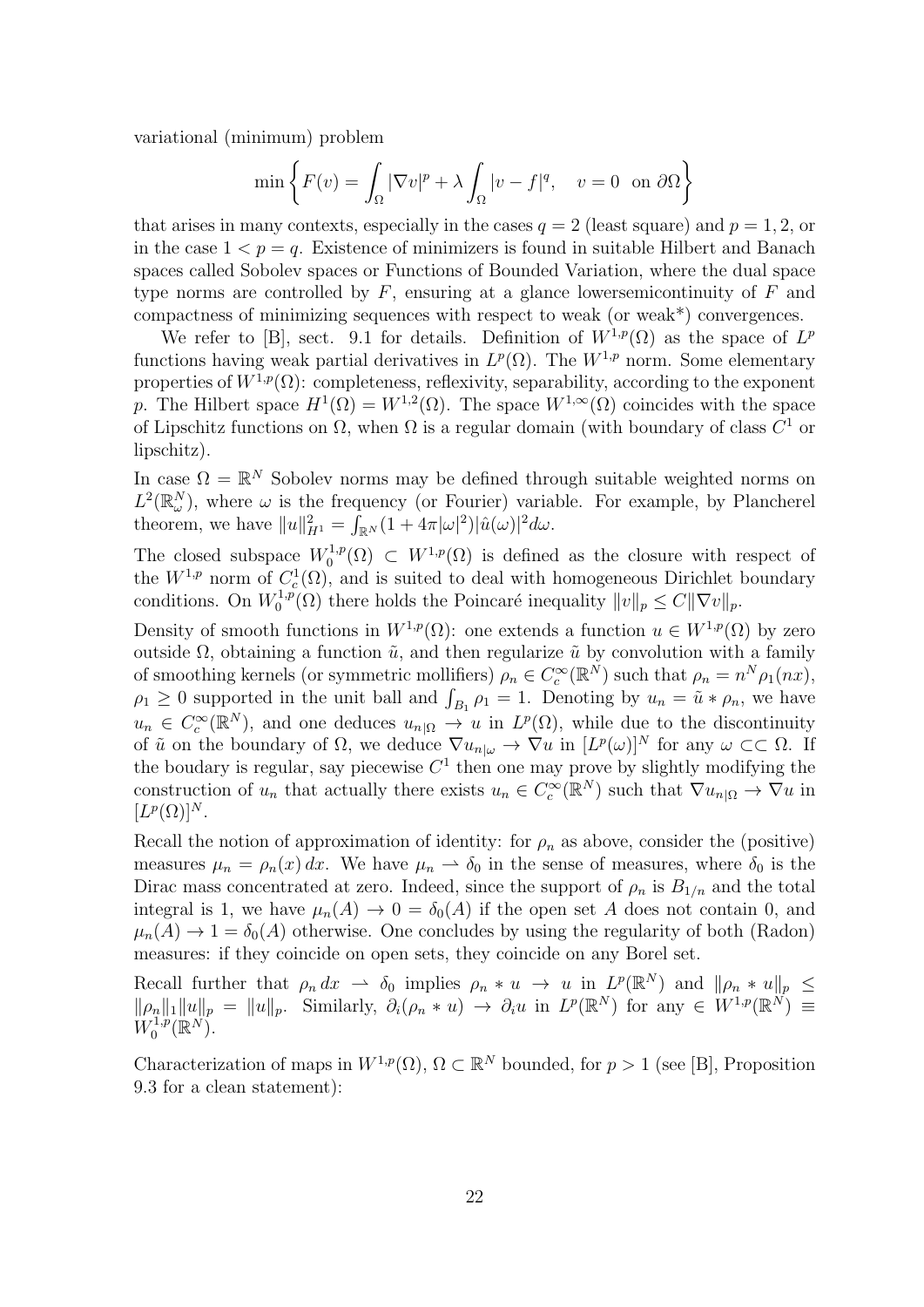1)  $L^p$  functions whose (weak) derivatives are identified (in the distributional sense) to bounded linear functionals on  $L^{p'}(\Omega)$ ,

2)  $L^p$  functions having uniformly bounded differential quotients w.r.t the  $L^p$  norm.

(for the notion of distribution and distributional derivative see next section).

In case  $p = 1$  the property corresponding to 1) is expressed by

 $1'$ )  $L<sup>1</sup>$  functions whose distributional derivatives are identified to bounded linear functionals on  $C_c^0(\Omega)$ .

In case  $p = 1$  properties 1') and 2) are still equivalent, and they characterize the space  $BV(\Omega) \subset L^1(\Omega)$  of functions of bounded variation, which is strictly larger than  $W^{1,1}(\Omega)$ .

Some comments on properties 1) (resp.  $1'$ ) and 2). Property 1) emphasize the fact that the weak derivative, seen a distribution, belongs to a dual space, yielding by Banach-Alaoglu weak (resp. weak\*) compactness for sequences of gradients uniformly bounded with respect to the dual norm, which by the Riesz representation theorem corresponds, in case  $p > 1$ , to the  $L^p$  norm, while in case  $p = 1$ , to the so-called total variation norm, which is the norm on the space of Radon measures on  $\Omega$ ,  $\mathcal{M}(\Omega) \equiv$  $[C_c^0(\Omega)]^*$  by Riesz representation theorem.

**Remark.** (Variational problems in  $W^{1,p}$ ) Minimizing sequences for the functional  $F(v) = \|\nabla v\|_p^p + \|v - f\|_p^p$  are uniformly bounded with respect to the  $W^{1,p}$  norm, hence they converge weakly (up to a subsequence) in  $W^{1,p}$  for  $p > 1$ . Hence, by lower semicontinuity of  $F$  with respect to weak convergence  $(L^p$  norms, being equivalent to the dual norm in  $(L^{p'})'$  are lower semicontinuous by Banach - Steinhaus) we obtain existence of minimizers of F in  $W^{1,p}$ .

In the case  $p = 1$  there exist sequences uniformly bounded with respect to the  $W^{1,1}$ norm that do not converge in  $W^{1,1}$  (for example functions approximating the Heaviside function, see the example in the previous section), so that in particular  $W^{1,1}$  is not a suitable ambient space for variational problems. On the other hand, property 1') ensures weak<sup>\*</sup> compactness in  $[C_c^0(\Omega)]^*$  of sequence of gradients uniformly bounded in  $L^1$ , so that in particular they converge in  $BV(\Omega)$  (see section 7.3), which is therefore suited to handle variational problems for functionals involving the  $L<sup>1</sup>$  norm of the gradient, such as the so-called Rudin - Osher - Fatemi model for image processing  $F_{\lambda}(v) = \|\nabla v\|_1 + \lambda \|v - f\|_2^2.$ 

Property 2) implies that the hypothesis of Fréchét-Kolmogorov theorem (which gives a criterion for compactness in the strong topology of  $L^p(\Omega)$  for  $p \geq 1$ ) is satisfied. In particular, the injection  $W^{1,p}(\Omega) \to L^p(\Omega)$  for  $p > 1$  (resp. the injection  $BV(\Omega) \to$  $L^1(\Omega)$ ) is compact (Rellich-Kondrachov compact embedding theorem).

Proof of the compact injection of  $W^{1,p}(\Omega)$  in  $L^p(\Omega)$  for bounded  $\Omega \subset \mathbb{R}^N$ : if F is a bounded family of  $W^{1,p}(\Omega)$ , and  $\omega \subset\subset \Omega$ , then  $\rho_n * \mathcal{F}_{|\omega}$  is  $\epsilon$ -close to  $\mathcal{F}_{|\omega}$  for large n, and uniformly bounded in  $L^{\infty}$  and equi-uniformly continuous, hence relatively compact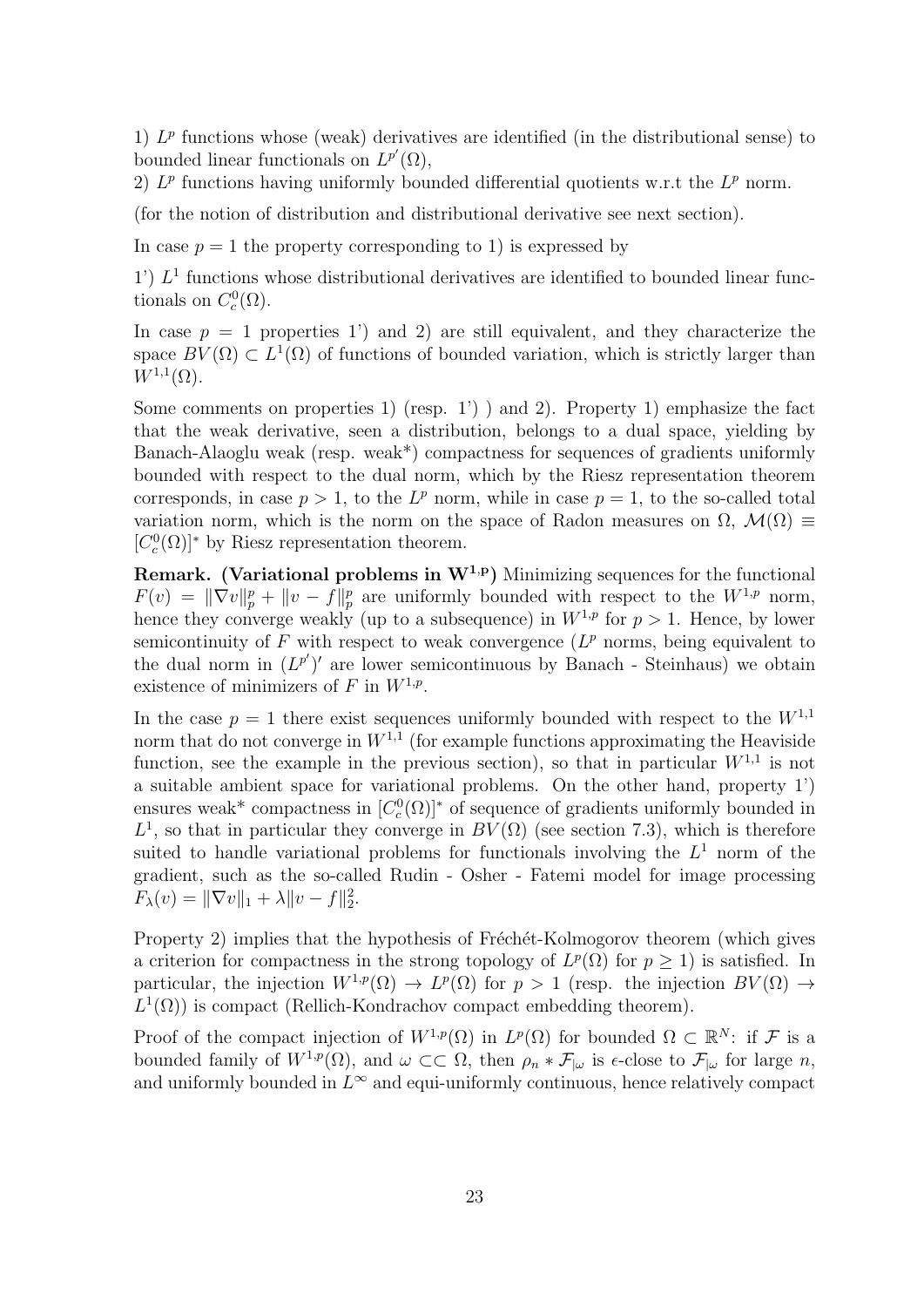with respect to the  $\|\cdot\|_{\infty}$  norm by Ascoli-Arzelà, so that in particular it is relatively compact in  $L^p(\omega)$ . An  $\epsilon$ -net for  $\rho_n * \mathcal{F}_{|\omega}$  in  $L^p(\omega)$  is then a 2 $\epsilon$ -net for  $\mathcal{F}_{|\omega}$  and a 3 $\epsilon$ -net for F in  $L^p(\Omega)$  if  $\omega$  is sufficiently close in measure to  $\Omega$ .

### 7.3 BV functions and variational problems

 $([G])$ 

Distributional gradient of a function  $u \in L^1(\Omega)$ : it is a vector distribution defined by  $\langle DT_u, \vec{\varphi} \rangle = -\langle T_u, \text{div } \vec{\varphi} \rangle$  for  $\vec{\varphi} \in [C_c^{\infty}(\Omega)]^N$ . Remark that for distributions associated to functions u of class  $C<sup>1</sup>$  previous formula coincides with Gauss-Green (or integration by parts) formula.

Definition of the space  $BV(\Omega)$  (functions of bounded variation):  $u \in BV(\Omega)$  if  $u \in$  $L^1(\Omega)$  and the distributional gradient  $Du = (\partial_1 u, ..., \partial_N u)$  is a (vector) Radon measure  $\vec{\mu} = (\mu_1, ..., \mu_N)$ , which satisfies the integration by part formula (Gauss-Green)

$$
\int_{\Omega} u \operatorname{div} \vec{\phi} = -\int_{\Omega} \vec{\phi} \cdot d\vec{\mu} \quad \text{for any } \vec{\phi} \in [C_c^0(\Omega)]^N.
$$

In other words,  $u \in BV(\Omega)$  if  $u \in L^1(\Omega)$  and  $\partial_i T_u(\varphi) = \int_{\Omega} \varphi d\mu_i = T_{\mu_i}(\phi)$ .

Total variation of a vector Radon measure: for  $\vec{\mu} = (\mu_1, ..., \mu_n)$  with  $\mu_i \in \mathcal{M}(\Omega) =$  $(C_c^0(\Omega))'$  we have the decomposition  $\vec{\mu} = \vec{\nu}|\vec{\mu}|$ , where  $|\vec{\mu}|$  is a positive measure (called the total variation measure) and  $|\vec{v}(x)| = 1$  for  $|\vec{\mu}|$  a.e.  $x \in \Omega$ . The total variation of  $\vec{\mu}$  is defined as the dual norm in  $[C_c^0(\Omega)]^*$ 

$$
\|\vec{\mu}\|_{*} = \sup \left\{ \int_{\Omega} \vec{\phi} \cdot d\vec{\mu} = \int_{\Omega} \vec{\phi} \cdot \vec{\nu} d|\vec{\mu}| \, , \quad \vec{\phi} \in [C_{c}^{0}(\Omega)]^{n}, \quad \|\vec{\phi}\|_{\infty} \leq 1 \right\} = |\vec{\mu}|(\Omega).
$$

For  $u \in BV(\Omega)$  we define its BV norm

$$
||u||_{BV(\Omega)} = ||u||_{L^1(\Omega)} + |Du|(\Omega).
$$

Remark that for  $u \in W^{1,1}(\Omega)$  the BV norm coincides with the  $W^{1,1}$  norm. Endowed with such a norm,  $BV(\Omega)$  is a Banach space.

Characterization of  $BV(\Omega)$ : properties 1') and 2) in previous section are equivalent characterizations of  $BV(\Omega)$ . In particular, 2) implies compactness in the strong  $L^1$ topology of sequences of functions equibounded with respect to the BV norm.

**Example:** the characteristic function  $\mathbf{1}_E$  of an open bounded set  $E \subset \mathbb{R}^n$  with  $\partial E \cap \Omega$ of class  $C^1$  belongs to  $BV(\Omega)$ , since by Gauss-Green formula

$$
D\mathbf{1}_E(\vec{\phi}) = -\int_E \operatorname{div} \vec{\phi} \, dx = -\int_{\partial E} \vec{\phi} \cdot \vec{n} \, d\sigma,
$$

where  $\vec{n}$  is the unit outer normal to  $\partial E$  and  $d\sigma$  is the surface measure on  $\partial E$ , so that  $|D1_E(\phi)| \le ||\phi||_{\infty} \cdot \text{Area}(\partial E \cap \Omega)$ , i.e.  $D1_E$  is a vector Radon measure, and in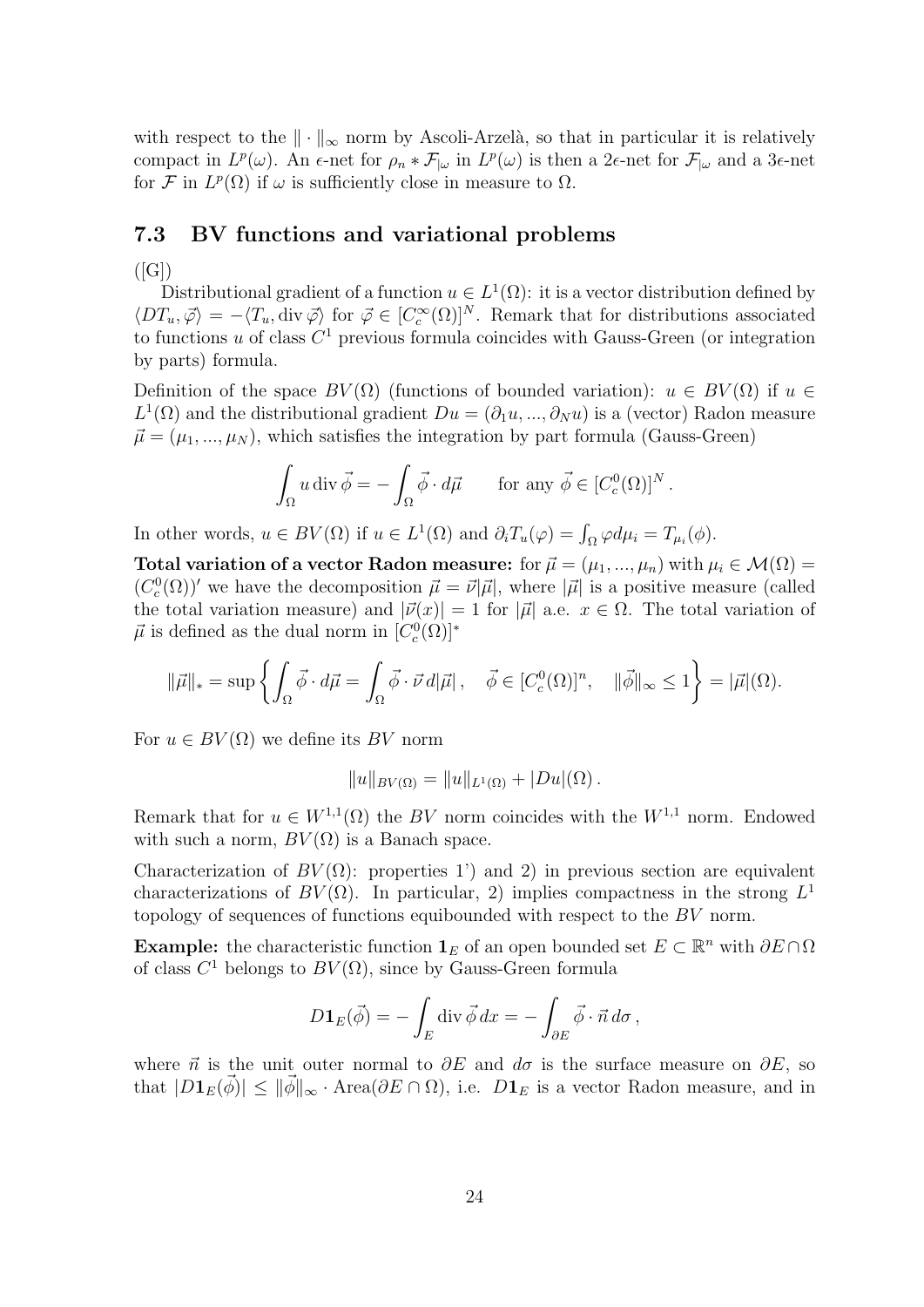particular  $D\mathbf{1}_E = \vec{\nu} | D\mathbf{1}_E|$ , where  $\vec{\nu}(x) = -\vec{n}(x)$  is the inner unit normal to  $\partial E \cap \Omega$  and  $|D1_E| = d\sigma$ . By a suitable choice of the test function  $\vec{\phi}$  in such a way that  $|\vec{\phi}(x)| \leq 1$ and  $\vec{\phi} = -\vec{n}$  on  $\partial E \cap \Omega$  one gets  $|D\mathbf{1}_E|(\Omega) = \text{Area}(\partial E \cap \Omega)$ .

An example of variational problem in  $BV$ : the Rudin-Osher-Fatemi model  $F(u) = |Du|(\Omega) + \frac{1}{2}||u - f||^2_{L^2(\Omega)}$ , for  $u \in BV(\Omega)$  is suitable in image processing  $(u)$ denotes for instance the grey level of an image), since it has the ability to regularize (denoise) a given image  $f$  (identified as its grey level function) by preserving at the same time edges and boundaries, since characteristic functions are members of BV . Existence of a minimizer in  $BV(\Omega)$  on a bounded  $\Omega$  is guaranteed because F controls the full BV norm and F is lower semicontinuous with respect to the weak\* convergence of the total variation and weak  $L^2$  convergence. Its Euler-Lagrange equation results in a nonlinear PDE.

An example of geometric variational problem: the isoperimetric and the isovolumetric problem within the class of finite perimeter sets. The two problem are equivalent (and dual each other), since they amount to maximize the (dilation invariant) isoperimetric ratio  $|\Omega|^{\frac{n-1}{n}}/|\partial\Omega|$ .

Definition of finite perimeter (or Caccioppoli) sets in  $\Omega \subset \mathbb{R}^n$ : they are Lebesgue measurable sets  $E \subset \mathbb{R}^n$  such that

$$
P_{\Omega}(E) \equiv |D\mathbf{1}_E|(\Omega) \equiv \sup \left\{ \int_{E \cap \Omega} \text{div}\vec{\phi}, \ \|\vec{\phi}\|_{\infty} \le 1, \ \ \vec{\phi} \in [C_c^{\infty}(\Omega)]^n \right\} < +\infty,
$$

in other words  $\mathbf{1}_E \in BV(\Omega)$ .

Observe that for finite perimeter sets  $E \subset \mathbb{R}^n$ , the Sobolev embedding theorem  $BV(\mathbb{R}^n) \to L^{\frac{n}{n-1}}(\mathbb{R}^n)$  applied to  $\mathbf{1}_E$  yields the isoperimetric inequality

$$
|E|^{\frac{n-1}{n}} \leq C|D\mathbf{1}_E|(\mathbb{R}^n) = CP_{\mathbb{R}^n}(E).
$$

The minimal constant  $C > 0$  in the above inequality corresponds to the isoperimetric ratio of a round ball in  $\mathbb{R}^n$ .

Weak formulation of the isovolumetric problem in the class of finite perimeter sets in  $\mathbb{R}^n$ : fix  $R > 1$  (sufficiently large) and set

$$
\mathcal{P} = \left\{ E \subset \overline{B_R(0)}, \, \mathcal{L}^n(E) = \int_{\mathbb{R}^n} \mathbf{1}_E \, d\mathcal{L}^n = 1, \, \mathbf{1}_E \in BV(\mathbb{R}^n) \right\},
$$

i.e. P contains sets  $E \subset B_R(0)$  having unit volume and finite perimeter  $||D_1E|| \equiv$  $|D1<sub>E</sub>|(\mathbb{R}<sup>n</sup>)$ . Consider the isovolumetric problem

$$
\min_{E\in\mathcal{P}}\|D\mathbf{1}_E\|.
$$

If  $E_n \in \mathcal{P}$  is a minimizing sequence, i.e.  $||D_1E_n|| \to \inf_{F \in \mathcal{P}} ||D_1F||$ , we have

$$
||\mathbf{1}_{E_n}||_{BV}=1+||D\mathbf{1}_{E_n}||\leq C,
$$